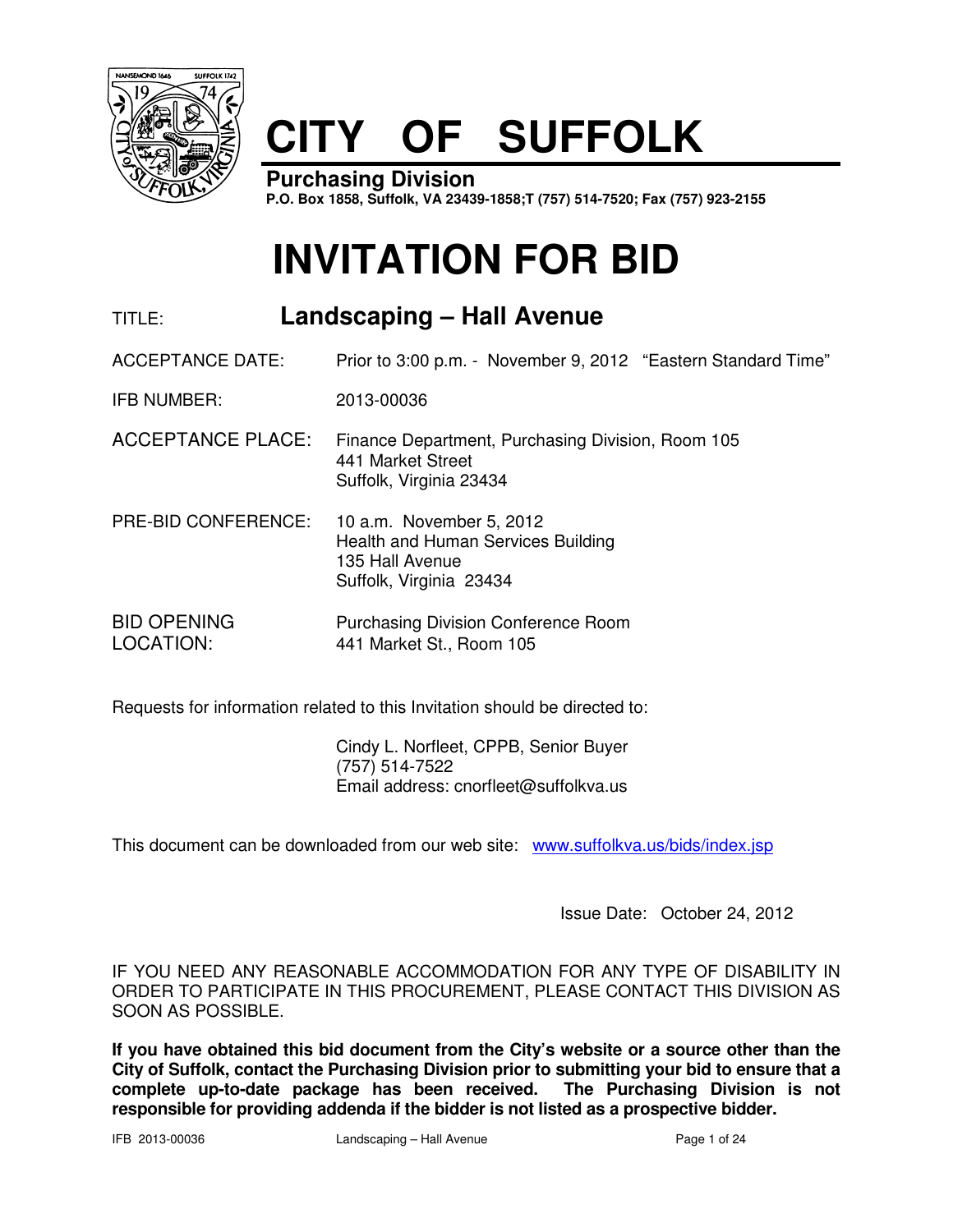# **INVITATION FOR BID**

**Landscaping – Hall Avenue**

# **SECTION/TITLE**

| 1.0 |                                                                |
|-----|----------------------------------------------------------------|
| 2.0 |                                                                |
| 3.0 |                                                                |
| 4.0 |                                                                |
| 5.0 |                                                                |
| 6.0 |                                                                |
|     |                                                                |
|     | Anti-collusion/Nondiscrimination/Drug Free Workplace Clauses23 |
|     |                                                                |
|     |                                                                |

BID PRICING FORM AND OTHER FORMS TO BE EXECUTED BY THE BIDDER

Prepared by Cindy Norfleet, CPPB, Senior Buyer Date: October 24, 2012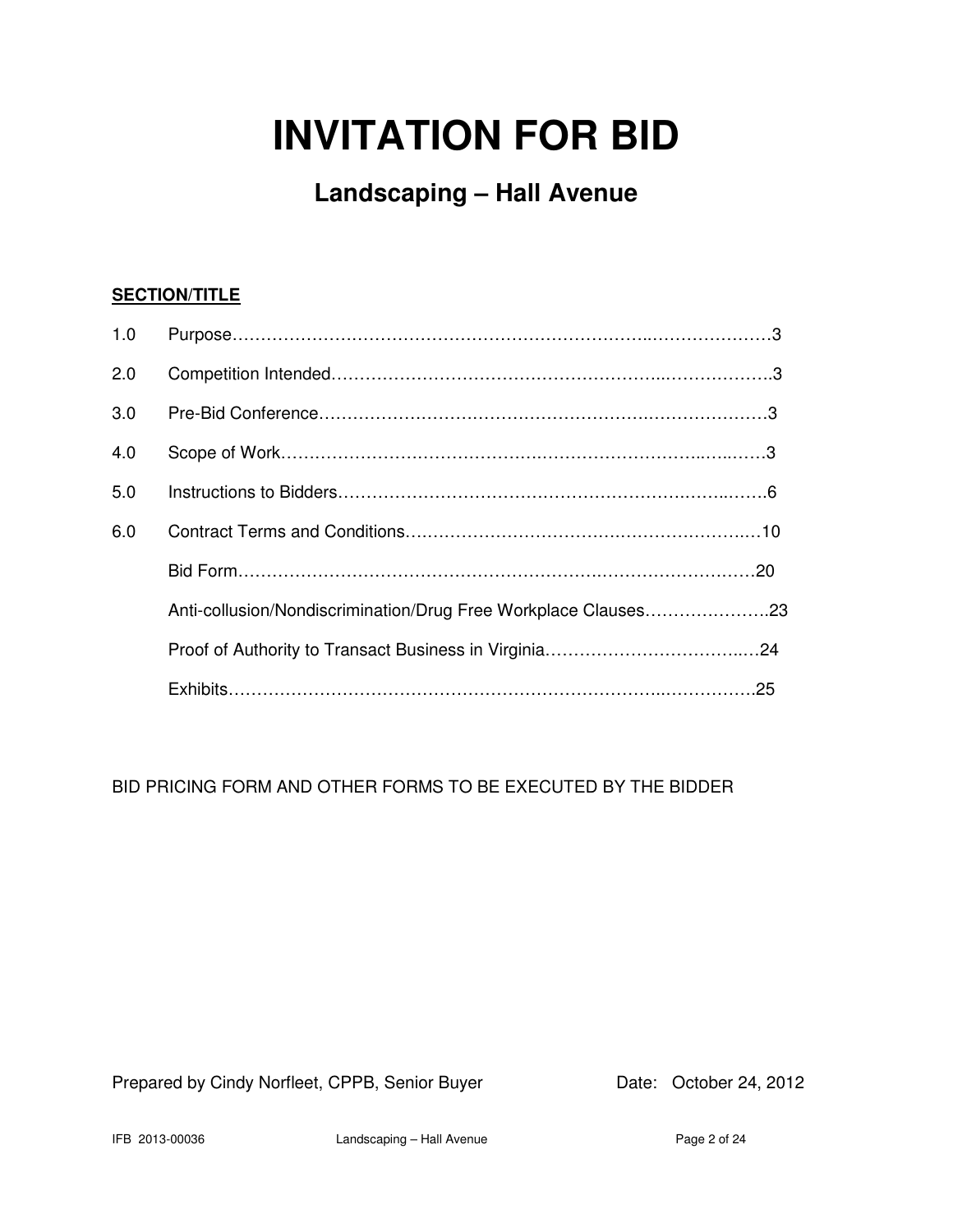## **1.0 PURPOSE**

 The intent of this Invitation for Bid and resulting contract is to obtain competitive bids from qualified contractors to provide landscaping services along Hall Avenue. The contractor will be required to furnish all labor, supervision, equipment, materials, supplies, fuel, transportation, permits and fees required to perform the work. All mulch and topsoil will be provided by the City.

 Work and materials shall be in accordance with all specifications, terms, conditions, and attached drawings.

## **2.0 COMPETITION INTENDED**

It is the City's intent that this Invitation for Bid (IFB) permits competition. It shall be the bidder's responsibility to advise the Buyer in writing if any language requirement, specification, etc., or any combination thereof, inadvertently restricts or limits the requirements stated in this IFB to a single source. Such notification must be received by the Purchasing Agent not later than five (5) days prior to the date set for bids to close.

### **3.0 PRE-BID CONFERENCE**

A Pre-Bid Conference is scheduled for 10 a.m. Monday, November 5, 2012, at the City's Health and Human Services Building, 135 Hall Avenue, Suffolk, Virginia. Attendees will meet in the parking lot on the side of the building facing the railroad tracks. Although attendance is not mandatory, it is important that all interested bidders be present in order to view the job site and ask any pertinent questions; staff may not be available at another time and date. Failure of the bidder to view the job site prior to submitting any bid does not relieve the successful bidder of his obligations to carry out the scope of the resulting contract.

### **4.0 SCOPE OF WORK**

- 4.1 General Specifications
	- A. The planting plan, to be conducted in two phases, shall adhere to the following specifications as depicted on the attached exhibits.
	- B. Phase I: Phase I shall consist of the following area: Northern right-ofway section of Hall Avenue, extending from East Washington Street on the east to South Main Street on the west.
		- 1. Replace eighteen (18) missing or damaged Seedless Sweet Gum trees along Hall Avenue from East Washington Street to South Main Street.

 The project manager will mark the ground with white paint and blue flags for missing trees.

Trees will be planted five (5) feet behind the existing curb.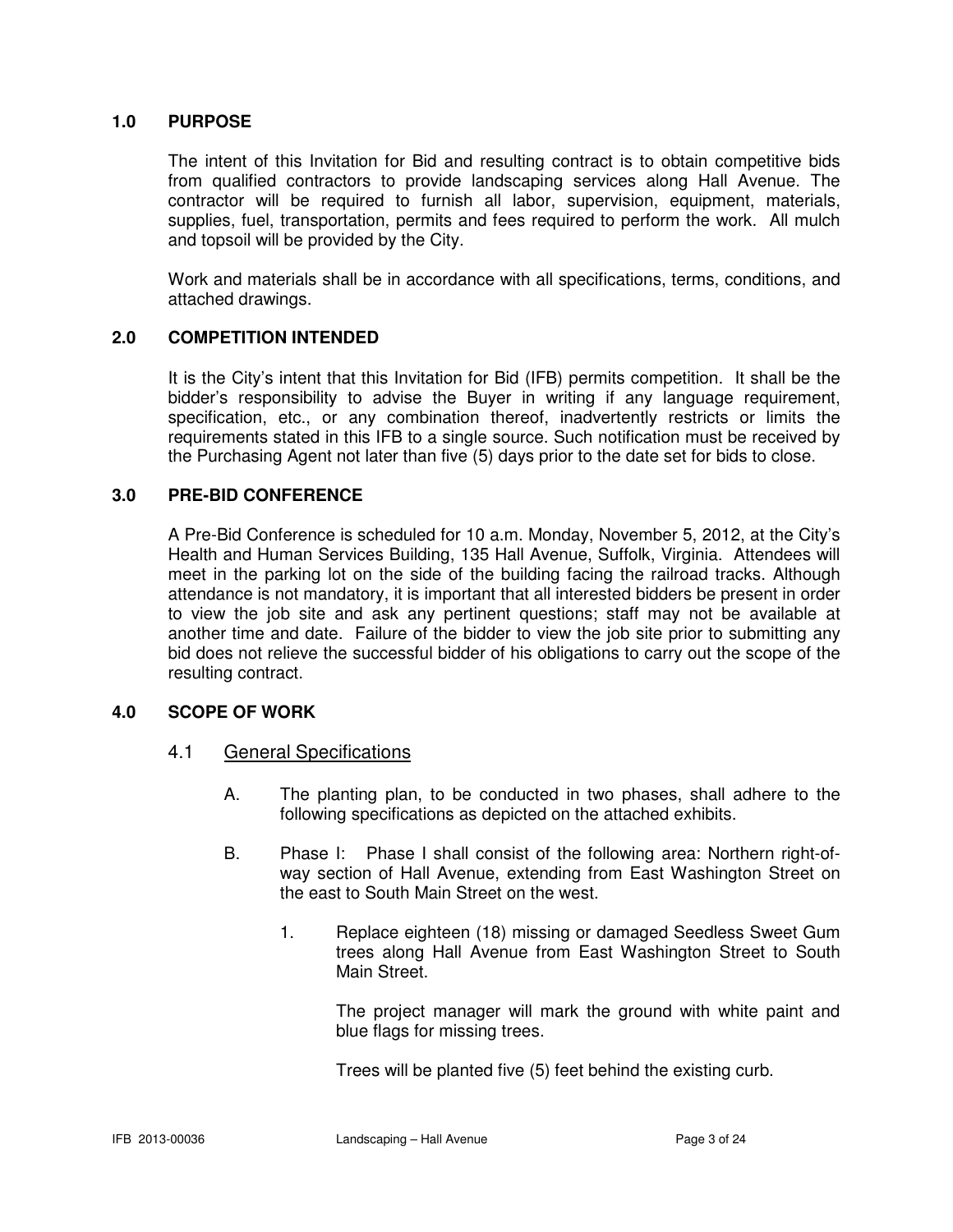Sweet gum trees must be ball and burlap with a minimum two inch (2") caliper.

- 2. Install nine (9) Willow Oak trees as shown on the attached exhibit. Trees must be a minimum two inch (2") caliper.
- 3. Install a shrub hedge of Nellie R. Stevens Hollies from East Washington Street to South Main Street on seven foot (7') centers. Shrubs must be planted seven feet (7') feet from curb, three feet (3') from the back of a ten foot (10') planting strip. Plants must be a minimum height of ten to fourteen feet (10-14').
- 4. All trees and shrubs must conform to the "American Standard for Nursery Stock," ANSI Z60.1-l2004 developed by the American Nursery and Landscape Association.
- 5. All planting holes must be dug at least two (2) times wider than the root ball of tree or shrub and planted at the appropriated depth.
- 6. All trees installed shall be stacked when necessary to keep plant upright, but staking plants is not required. All stakes must be removed from plant before the end of one growing season.
- 7. Irrigation and sod near the East Washington Street intersection has been installed by others as noted on the attached exhibit.
- 8. A mulched bed with two (2) rows of Indian Princess Hawthorns on three foot (3') centers and three feet (3') apart and staggered from a second row shall be installed in a six feet (6') wide area adjacent to a sidewalk near the intersection of Hall Avenue and East Washington Street (approximately one hundred forty-four {144} Hawthorns).

The width of the mulch bed shall be six feet (6'). Minimum plant size shall be twelve to eighteen inches (12-18") in height.

- 9. Contractor will be required to level all planting areas several inches below the curb line before planting, adding topsoil where necessary.
- 10. The entire ten foot (10') wide planting strip must be sprayed for weeds and covered with three to four inches (3-4") of hardwood mulch. The City of Suffolk will supply all required mulch.
- C. Phase II: Phase II shall consist of the following area: Northern right-ofway section of Hall Avenue, extending from South Main Street to Saratoga Street. (Note: The area immediately beneath the Carolina Road overpass is to be excluded from the Phase II project area.)
	- 1. Replace eight (8) missing or damaged Seedless Sweet Gum trees along Hall Avenue from South Main Street to Saratoga Street.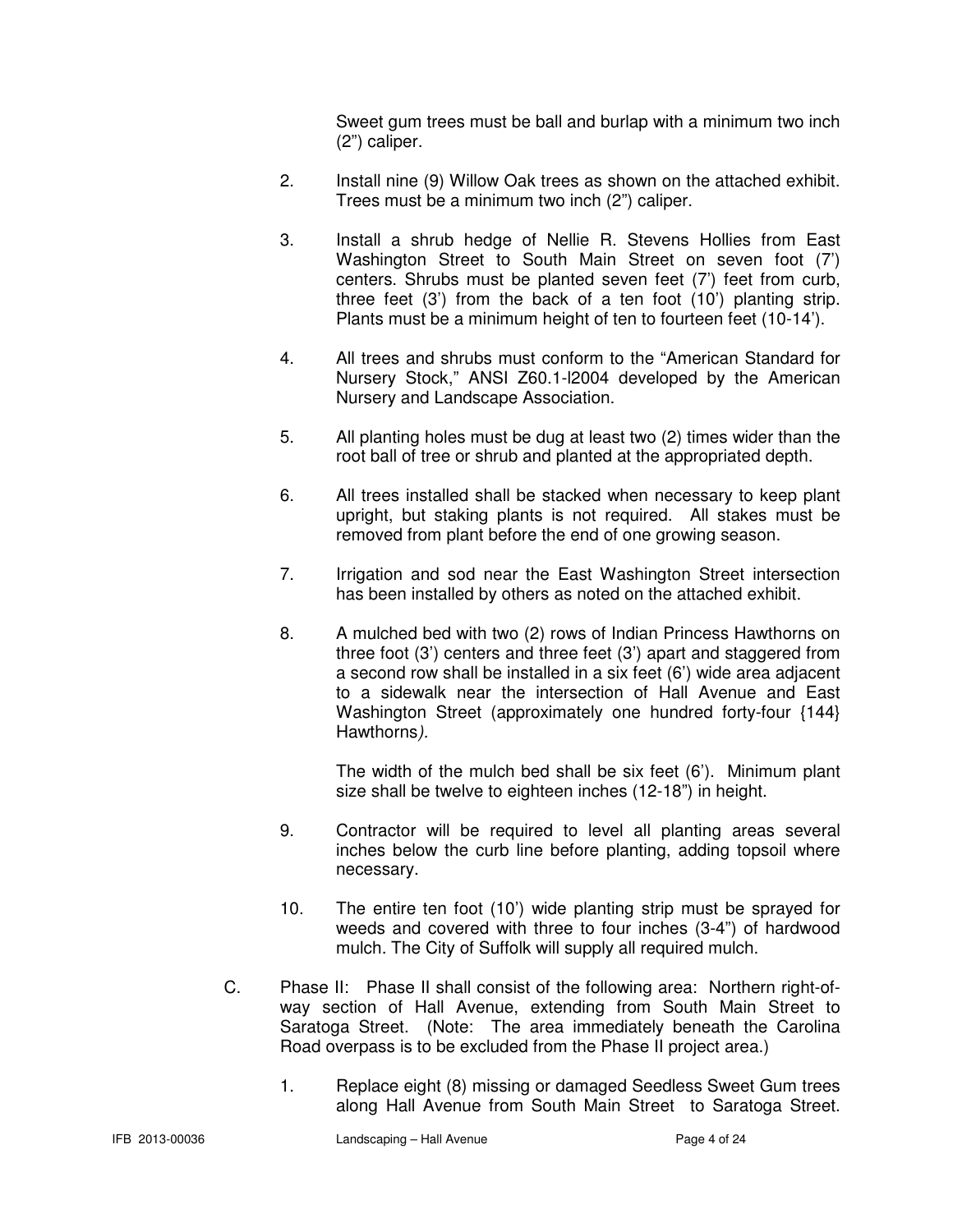(Note: The area immediately beneath the Carolina Road overpass is to be excluded.)

 The project manager will mark the ground with white paint and blue flags for missing trees.

Trees will be planted five (5) feet behind the existing curb.

Sweet gum trees must be ball and burlap with a minimum two inch (2") caliper.

- 2. Install a shrub hedge of Nellie R. Stevens Hollies from South Main Street to Saratoga Street (excluding the near under the Carolina Road overpass) on seven foot (7') centers. Shrubs must be planted seven feet (7') feet from curb, three feet (3') from the back of a ten foot (10') planting strip. Plants must be a minimum height of ten to fourteen inches (10-14").
- 3. All trees and shrubs must conform to the "American Standard for Nursery Stock," ANSI Z60.1-l2004 developed by the American Nursery and Landscape Association.
- 4. All planting holes must be dug at least two (2) times wider than the root ball of tree or shrub and planted at the appropriated depth.
- 5. All trees installed shall be stacked when necessary to keep plant upright, but staking plants is not required. All stakes must be removed from plant before the end of one growing season.
- 6. Contractor will be required to level all planting areas several inches below the curb line before planting, adding topsoil where necessary.
- 7. The entire ten foot (10') wide planting strip must be sprayed for weeds and covered with three to four inches (3-4") of hardwood mulch. The City of Suffolk will supply all required mulch.

## 4.2 Warranty and Maintenance

 Contractor shall provide a three (3) year warranty on all trees and shrubs, and three (3) years of maintenance to include replacement of dead trees and shrubs (within 30 days of notification), monthly weed control, and annual top dressing of beds and tree rings.

 Three-year maintenance plan shall be priced to include re-mulching on an annual basis with mulch to be supplied by the City.

Warranty will begin after inspection and acceptance of work by the City.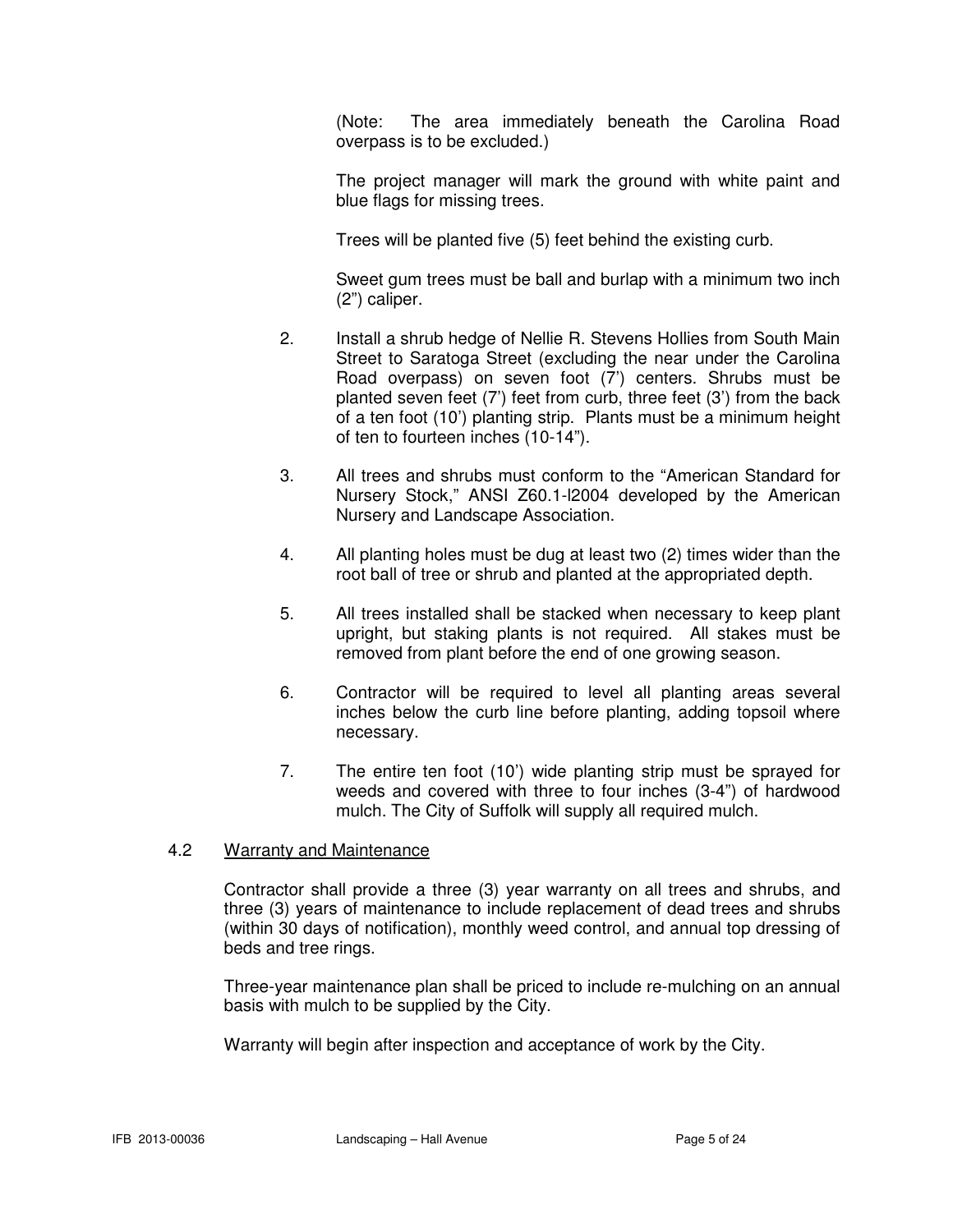## 4.3 City's Responsibilities

All mulch and topsoil required will be provided by the City of Suffolk.

 The City will be responsible for the identification of any existing or damaged trees.

## 4.4 Work Schedule

The project must be completed within thirty (30) days of Notice to Proceed.

## 4.5 Protection of Property/Persons

 The Contractor shall adequately protect adjacent private and public property. The Contractor shall, during the progress of work and as directed by the City, remove from the owner's property and from public and private property, at his expense, all temporary structures, rubbish, debris, piles of earth, foreign matter, and waste materials resulting from his operations. The site of the work shall be restored to conditions existing before the work to the satisfaction of the City. Lawns, pavement, sidewalks, and other surfaces shall be preserved where practical, but if damaged shall be fully restored at the expense of the Contractor.

 The Contractor shall provide and maintain suitable barricades, warning signs, lights, singles, and flags when necessary for adequate protection of the public during the progress of the work.

### 4.6 Contractor's Qualifications

 Contractor agrees that competent, experienced and qualified staff will perform all the work specified in this solicitation. The Contractor must demonstrate to the satisfaction of the City that they have the capability to perform the services required under this IFB.

## **5.0 INSTRUCTIONS TO BIDDERS**

### 5.1 Submission of Bids

Pricing must be submitted on the Invitation for Bid pricing form only; failure to submit a bid on the official City form provided for that purpose shall be a cause for rejection of the bid. Include other information as requested or required. All bids shall be submitted in a sealed envelope and properly identified with the IFB number, IFB name and time and date of opening. Bids must be received by the Purchasing Division no later than the time specified on the opening date. **Bids may be mailed to City of Suffolk, Purchasing Division, P.O. Box 1858, Suffolk, VA 23439 or hand delivered to 441 Market Street, Room 105, Suffolk, Virginia 23434**. Faxed and e-mailed bids shall not be accepted.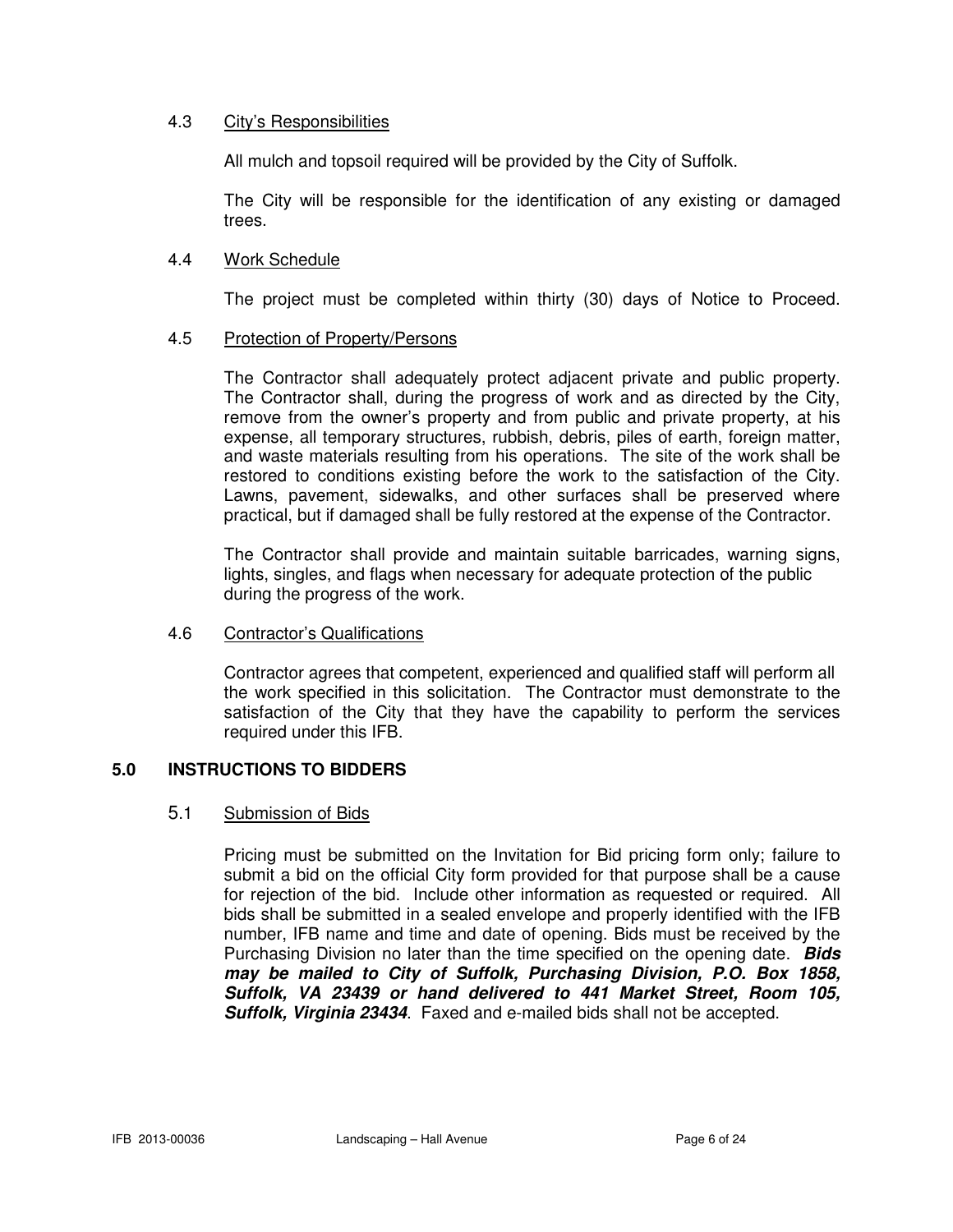It is the bidder's responsibility to ensure the bid is received prior to the bid acceptance time. The "official" time of acceptance will be via electronic date/time stamp upon receipt of the bid package in the Purchasing Division office. The Bid may not be changed by markings on the envelope. Only the amounts indicated on the BID Form will be considered in determining the final Bid amount.

## 5.2 City Contacts

Questions related to bid submittals should be directed to:

 Cindy Norfleet, Senior Buyer (757) 514-7522 cnorfleet@suffolkva.us

The Senior Buyer is the designated authorized spokesperson for the City of Suffolk with respect to this IFB. All questions should be directed to the Buyer's attention. The respondents to this IFB shall not contact, either directly or indirectly, any other employee or agent of the City regarding this IFB. This prohibition shall also extend to the Suffolk City Council and locally elected officials. Any such unauthorized contact may disqualify the bidder from this procurement.

## 5.3 Firm Pricing

Bid price must be firm for City acceptance for ninety (90) days from bid opening date.

## 5.4 Pricing to be F.O.B. Destination – Freight Included

Pricing shall be F.O.B. destination-freight included for all competitive bids. F.O.B. Destination-Freight Included shall include all shipping costs to the City location(s) at the unit cost. No additional shipping charges shall be allowed.

## 5.5 Unit Price

Bid unit price on quantity specified – extend and show total. In case of errors in extension, unit prices shall govern. Bids subject to unlimited price increases will not be considered.

## 5.6 Contract Quantities

The quantities specified in the Invitation for Bid are estimates only, and are given for the information of bidders and for the purpose of bid evaluation. They do not indicate the actual quantity, which will be ordered, since such volume will depend upon requirements, which develop during the contract period.

Quantities shown shall not be construed to represent any amount which the City shall be obligated to purchase under the contract, or relieve the contractor of his obligation to fill all orders placed by the City.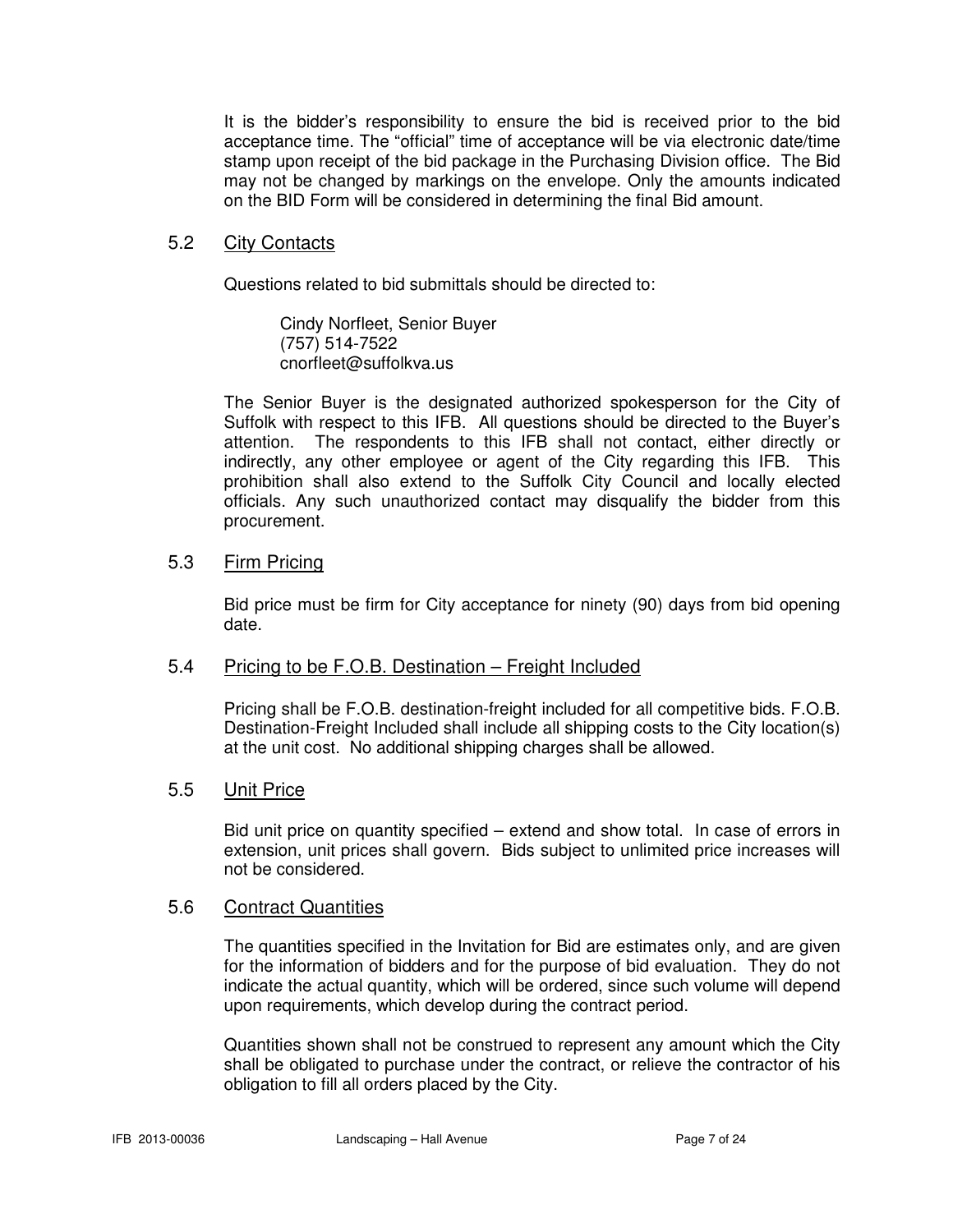## **NO BID WILL BE CONSIDERED WHICH STIPULATES THAT THE CITY OF SUFFOLK SHALL GUARANTEE TO ORDER A SPECIFIC QUANTITY.**

## 5.7 Authority to Bind Firm in Contract

Bids must include full legal firm name and address of bidder. Failure to manually sign bid may disqualify it. Person signing bid should show Title or Authority to bind the firm in a Contract.

## 5.8 Withdrawal of Bids

Bids may be withdrawn any time prior to the bid opening. Withdrawal of bids may be accomplished by submitting such request in writing on the issuing company's letterhead either in person or by certified mail. No bids may be withdrawn after the established bid opening date or time, unless the purchaser has extended the opening date.

## 5.9 Rejection of Bid

The City reserves the right to waive any technical errors in bids received and/or to reject any and all bids. Without limiting the generality of the foregoing, any bid which is incomplete, obscure, or irregular may be rejected; any bid failing to comply with all terms and conditions or failing to conform to the specifications may be rejected; any bid having interlineations, erasures, or corrections not appropriately initialed by the bidder may be rejected; and any bid accompanied by an insufficient or irregular bid security may be rejected.

## 5.10 Late Bids

Late bids will be returned to bidder unopened, if opening date and bidder's return address is shown on the container. Late bids shall not be accepted. It is the responsibility of the bidder to ensure the bid is received prior to the bid acceptance time.

## 5.11 Rights of City

 The City reserves the right to accept or reject all or part of any bid, waive any informality and award the contract to the lowest responsive and responsible bidder to best serve the interest of the City.

 In accordance with the Virginia Public Procurement Act Section 2.2-4320 B, a public body may waive informalities in bids. An "informality" is defined in Section 2.2-4301 as "a minor defect or variation of a bid or proposal from the exact requirements of the Invitation to Bid, or the Request for Proposal, which does not affect the price, quality, quantity or delivery schedule for the goods, services or construction being procured."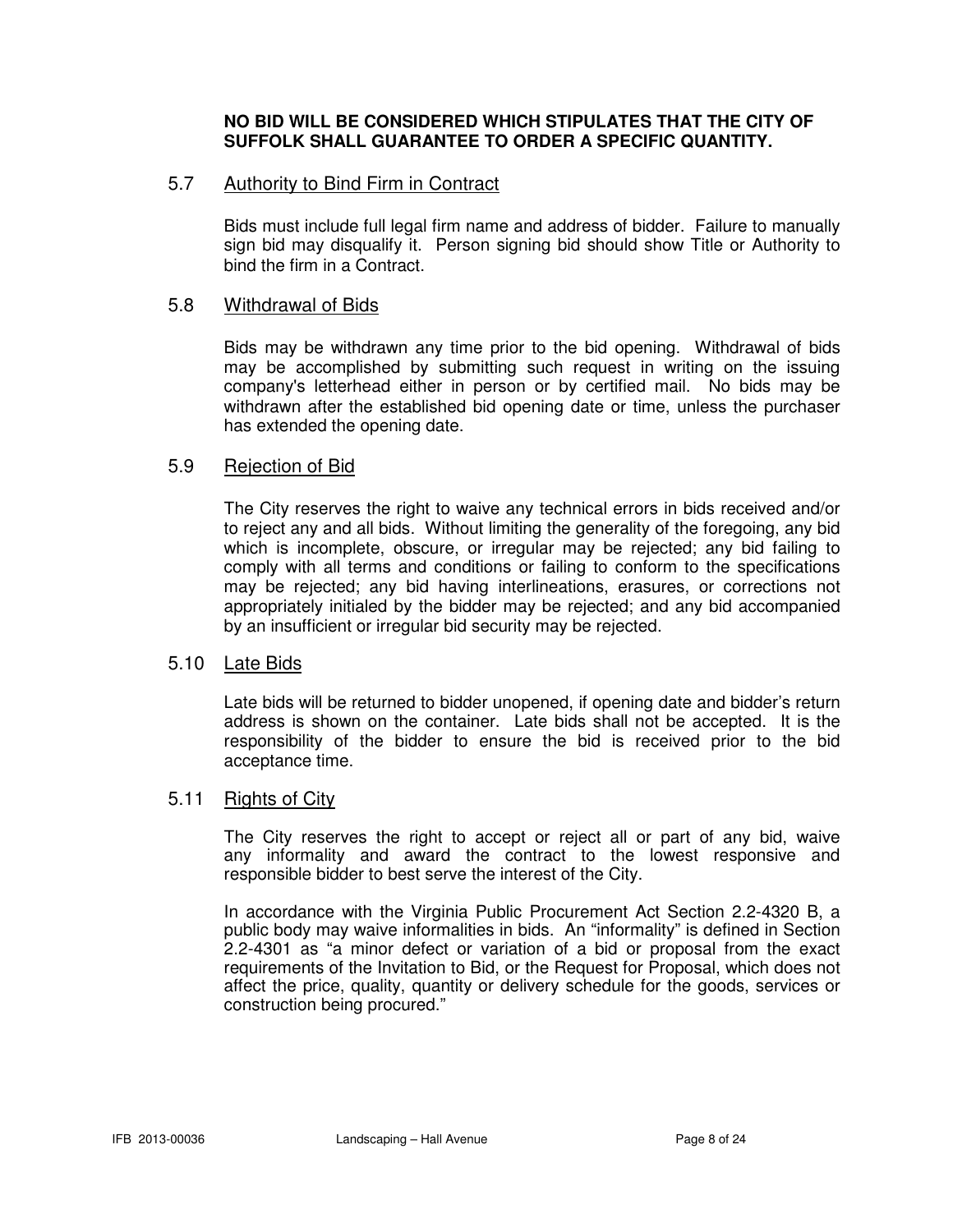The City further reserves the right to request clarification on any bid submittal or any documents requested or included in the bid submittal. Requests for insurance documents, additional specification requirements, drawings, contractor's license, standard forms, etc. which may inadvertently be omitted from the BID FORM may be considered to be an "informality" and may be submitted at a later date, at the option of the City, as long as the omissions do not affect the price, quality, quantity or delivery for the goods or services being procured.

## 5.12 Use of Contract by Other Public Bodies

Bidders are advised that the resultant contract may be extended, with the authorization of the Bidder, to other public bodies, or public agencies or institutions of the United States to permit their use of the contract at the same prices and/or discounts and terms and conditions of the resulting contract. If any other public body decides to use the final contract, the Contractor shall deal directly with the public body concerning the placement of orders, issuance of the purchase orders, contractual disputes, invoicing and payment. The City of Suffolk acts only as the "Contracting Agent" for these public bodies. Failure to extend a contract to a public body will have no effect on consideration of your bid.

It is the Contractor's responsibility to notify the public body(s) of the availability of the contract(s).

Other public bodies desiring to use the contract shall make their own legal determination as to whether the use of this contract is consistent with their laws, regulations and other policies.

Each public body has the option of executing a separate contract with the Contractor(s). Public bodies may add terms and conditions required by statue, ordinances, and regulations, to the extent that they do not conflict with the contract terms and conditions. If, when preparing such a contract, the general terms and conditions of a public body are unacceptable to the Contractor, the Contractor may withdraw its extension of the award to that public body.

The City of Suffolk shall not be held liable for any costs or damages incurred by another public body as a result of any award extended to that public body by the Contractor.

## 5.13 Inclement Weather/Closure of City Hall

If City Hall is closed for business at the time scheduled for bid opening, for whatever reason, sealed bids will be accepted and opened on the next scheduled business day, at the originally scheduled time.

## 5.14 Basis for Award

 Contract award will be made to the lowest responsive and responsible bidder at the City's sole discretion. The City reserves the right to award the contract by item or in total for the contract period; the decision to make such award will be at the sole discretion of the City.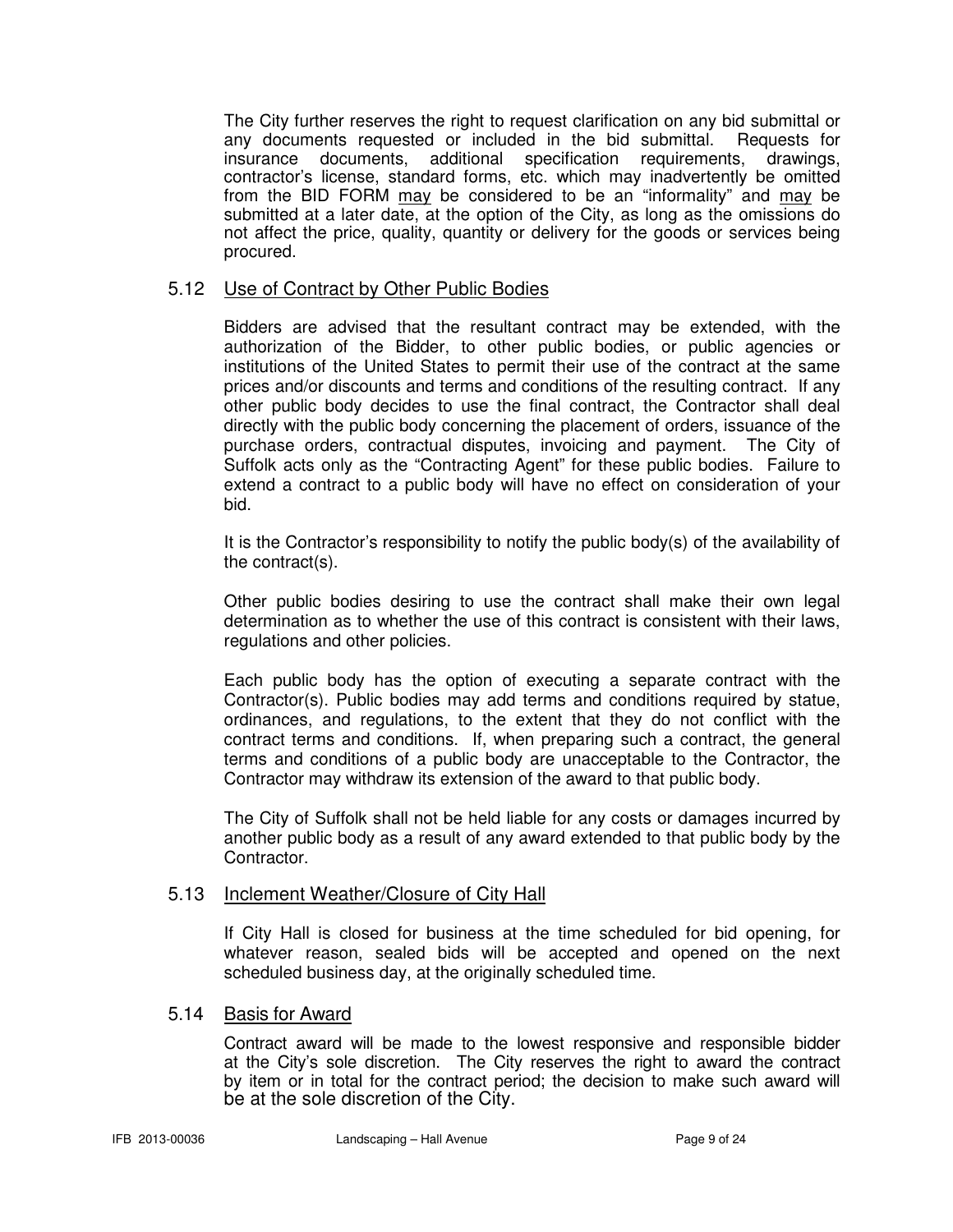## 5.15 Announcement of Award

 Upon the award or the announcement of the decision to award a contract as a result of this solicitation, the City will publicly post such notice on the bulletin board located outside of Room 105 of the Purchasing Division and/or on the City's web site, www.suffolk.va.us for a minimum of ten (10) days.

## 5.16 Bidder Qualification

Only bids from established contractors for work similar in scope to work herein shall be considered; the City reserves the right to request specific reference information prior to award. Bidder shall demonstrate that he has adequate and appropriate manpower, tools and equipment to respond and perform in accordance with the provisions herein.

The City may, at its option, disqualify a bidder and reject his bid for cause. Reasons deemed to be sufficient for this action shall include, but not be limited to, the following:

- Evidence of collusion among bidders.
- **-** Receipt of more than one bid on any project from an individual, or from a corporation. This restriction does not apply to subcontractors
- Default on any previous contract.
- For unreasonable failure to complete a previous contract within the specified time or for being in arrears on an existing contract without reasonable cause for being in arrears.
- Inability to perform as revealed by an investigation of the Bidder's financial statement, experience and/or plant and equipment.

## 5.17 Taxes in Arrears

No bid or proposal will be accepted from or Contract awarded to any person, firm or corporation that is in arrears, or is in default to the City upon any debt or contract, or that is a defaulter as surety or otherwise upon any obligation to the City.

## **6.0 CONTRACT TERMS AND CONDITIONS**

## 6.1 License Requirement

All firms doing business in the City of Suffolk are required to be licensed in accordance with the City of Suffolk business license ordinance. Wholesale and retail merchants without a business location in the City of Suffolk are exempt from this requirement. Any questions concerning business licenses should be directed to the Commissioner of the Revenue's Office, telephone (757) 514- 4260.

### 6.2 Insurance

 The successful bidder shall procure, maintain, and provide proof of, insurance coverage's for injuries to persons and/or property damage as may arise from or in conjunction with, the work performed on behalf of the City by the bidder, his agents, representatives, employees or subcontractors. Proof of coverage as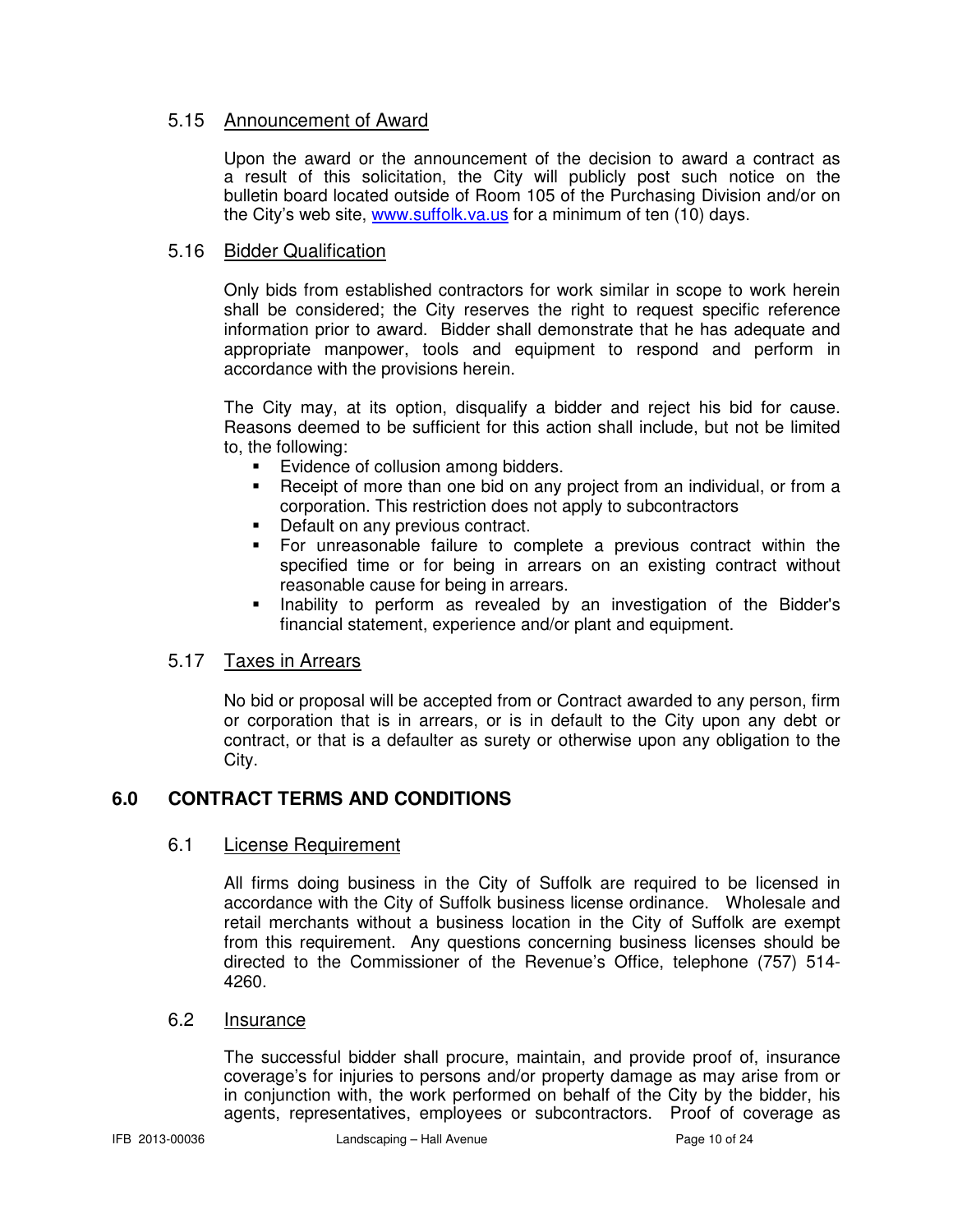contained herein shall consist of all policies, endorsements, declaration pages, and certificates of insurance and shall be submitted fifteen (15) days prior to the commencement of work, and such coverage shall be maintained by the offeror for the duration of the contract period; for occurrence policies. Claims made policies must be in force or that coverage purchased for three (3) years after delivery date.

a. General Liability

 Coverage shall be as broad as: Comprehensive General Liability endorsed to include Broad Form, Commercial General Liability form including Products/Completed Operations.

1. Minimum Limits

General Liability:

\$1,000,000 General Aggregate Limit

- \$1,000,000 Products & Completed Operations
- \$1,000,000 Personal and Advertising Injury
- \$1,000,000 Each Occurrence Limit
- \$1,000,000 Fire Damage Limit
- \$ 500,000 Medical Expense Limit

### b. Automobile Liability

 Coverage sufficient to cover all vehicles owned, used, or hired by the offeror, his agents, representatives, employees or subcontractors.

1. Minimum Limits

Automobile Liability:

\$1,000,000 Combined Single Limit

- \$1,000,000 Each Occurrence Limit
- \$ 500,000 Medical Expense Limit
- c. Workers' Compensation

 Limits as required by the Workers' Compensation Act of Virginia. Employers Liability, \$1,000,000.

d. Umbrella/Excess Liability

\$1,000,000 umbrella/excess liability coverage

- e. Coverage Provisions
	- 1. All deductibles or self-insured retention shall appear on the declaration pages, endorsements, and/or policies provided.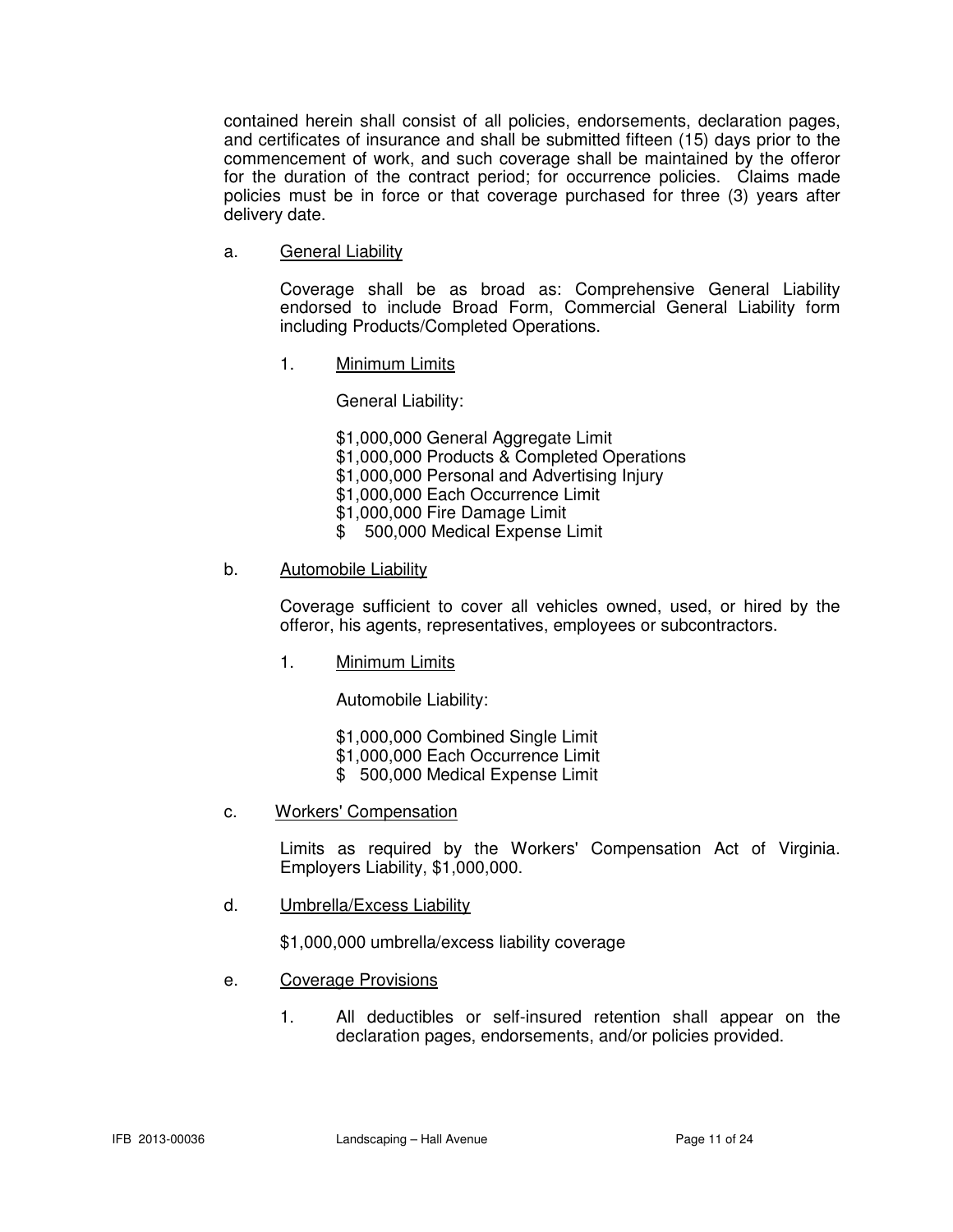- 2. The City of Suffolk, its' officers/officials, employees, agents and volunteers shall be added as "additional insured" as their interests may appear. A copy of all endorsements, declaration pages, and policies that address additional insured shall be provided. This provision does not apply to Professional Liability or Workers' Compensation/Employers' Liability.
- 3. The offeror's insurance shall be primary over any applicable insurance or self-insurance maintained by the City.
- 4. Shall provide thirty (30) days written notice to the City before any cancellation, suspension, or void of coverage in whole or part, where such provision is reasonable.
- 5. All coverages for subcontractors of the offeror shall be subject to all of the requirements stated herein.
- 6. All deductibles or self-insured retention shall appear on the declaration page(s), endorsement(s), and/or policies and shall be subject to approval by the City. At the option of the City, either; the insurer shall reduce or eliminate such deductible or self insured retention; or the offeror shall be required to procure a bond guaranteeing payment of losses and related claims expenses.
- 7. Failure to comply with any reporting provisions of the policy(s) shall not affect coverage provided the City, its' officers/officials, agents, employees and volunteers.
- 8. The insurer shall agree to waive all rights of subrogation against the City, its' officers/officials, agents, employees or volunteers for any act, omission or condition of premises which the parties may be held liable by reason of negligence.
- 9. The offeror shall furnish the City with all certificates of insurance, endorsements, declaration pages, and policies affecting coverage. All documents are to be signed by a person authorized by the insurance company(s) to bind coverage on its' behalf, if executed by a broker, notarized copy of authorization to bind, or certify coverage must be attached.
- 10. All insurance shall be placed with insurers maintaining an A.M. Best rating of no less than an A:VII. If A.M. Best rating is less than A:VII, approval must be received from City's Risk Officer.

 All coverages designated herein shall be as broad as the Insurance Services Office (ISO) forms filed for use with the Commonwealth of Virginia.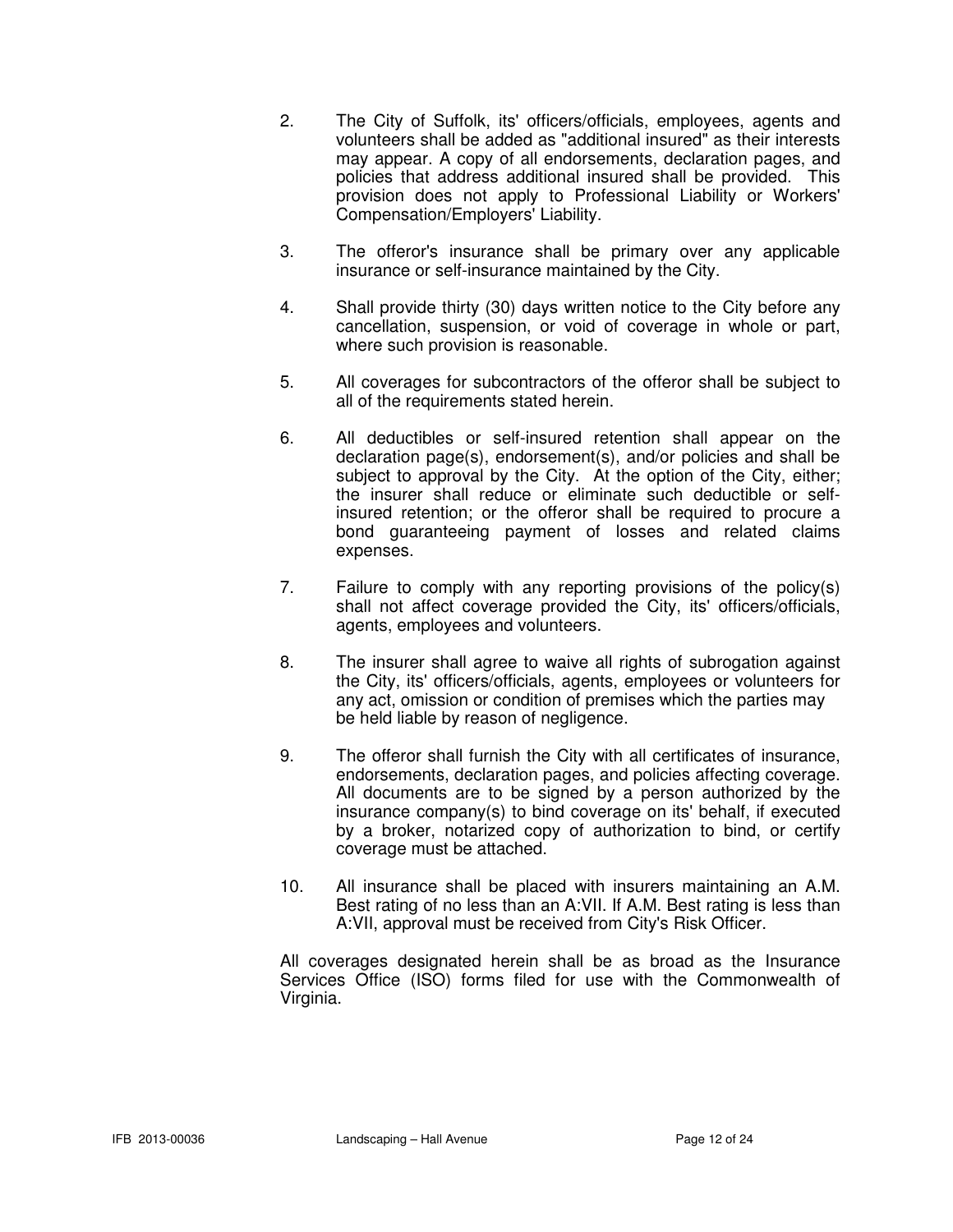## 6.3 Indemnity/Hold Harmless Clause

The CONTRACTOR shall indemnify, defend, and hold harmless the CITY, its officials, employees, agents, and representatives thereof from any and all losses, damages, claims, fines, penalties, suits, costs, actions, or claims of any kind, including attorney's fees, brought on account of any personal injuries, damages, or violations of rights, sustained by any person or property which arise out of any violation of law by, and all acts and omissions of the CONTRACTOR, the CONTRACTOR'S agents, employees, or customers occurring in connection with the products and services covered herein or from any claims or amounts arising from the violation of any law, bylaw, ordinance, regulation or decree.

The CONTRACTOR'S indemnification obligation with respect to any and all claims against the CITY or any of its officers, agents, employees, by any employee or statutory employee of the CONTRACTOR, or any of CONTRACTOR'S subcontractors, or anyone directly or indirectly employed by any of them, or anyone for whose acts the CONTRACTOR or CONTRACTOR'S subcontractor may be liable, shall not be limited in any way by any limitation on the amount or type of damages, compensation or benefits payable by or for the CONTRACTOR or any of CONTRACTOR'S subcontractors under workers' compensation laws, disability benefit laws or other applicable employee benefit laws.

## 6.4 Safety

 All contractors and subcontractors performing services for the City are required and shall comply with all Occupational Safety and Health Administration (OSHA), State and City Safety and Occupational Health Standards and any other applicable rules and regulations. Also all contractors and subcontractors shall be held responsible for the safety of their employees and any unsafe acts or conditions that may cause injury or damage to any persons or property within and around the work site area under this contract.

## 6.5 Anti-Discrimination

 By submitting their bids, bidders certify to the City that they will conform to the provisions of the Federal Civil Rights Act of 1964, as amended, as well as the Virginia Fair Employment Contracting Act of 1975, as amended, where applicable, the Virginians with Disabilities Act, the Americans with Disabilities Act and 2.2-4311 of the Virginia Public Procurement Act (VPPA). If the award is made to a faith-based organization, the organization shall not discriminate against any recipient of goods, services, or disbursements made pursuant to the contract on the basis of the recipient's religion, religious belief, refusal to participate in a religious practice, or on the basis of race, age, color, gender or national origin and shall be subject to the same rules as other organizations that contract with public bodies to account for the use of the funds provided; however, if the faith-based organization segregates public funds into separate accounts, only the accounts and programs funded with public funds shall be subject to audit by the public body. (Code of Virginia 2.2.4343.1E).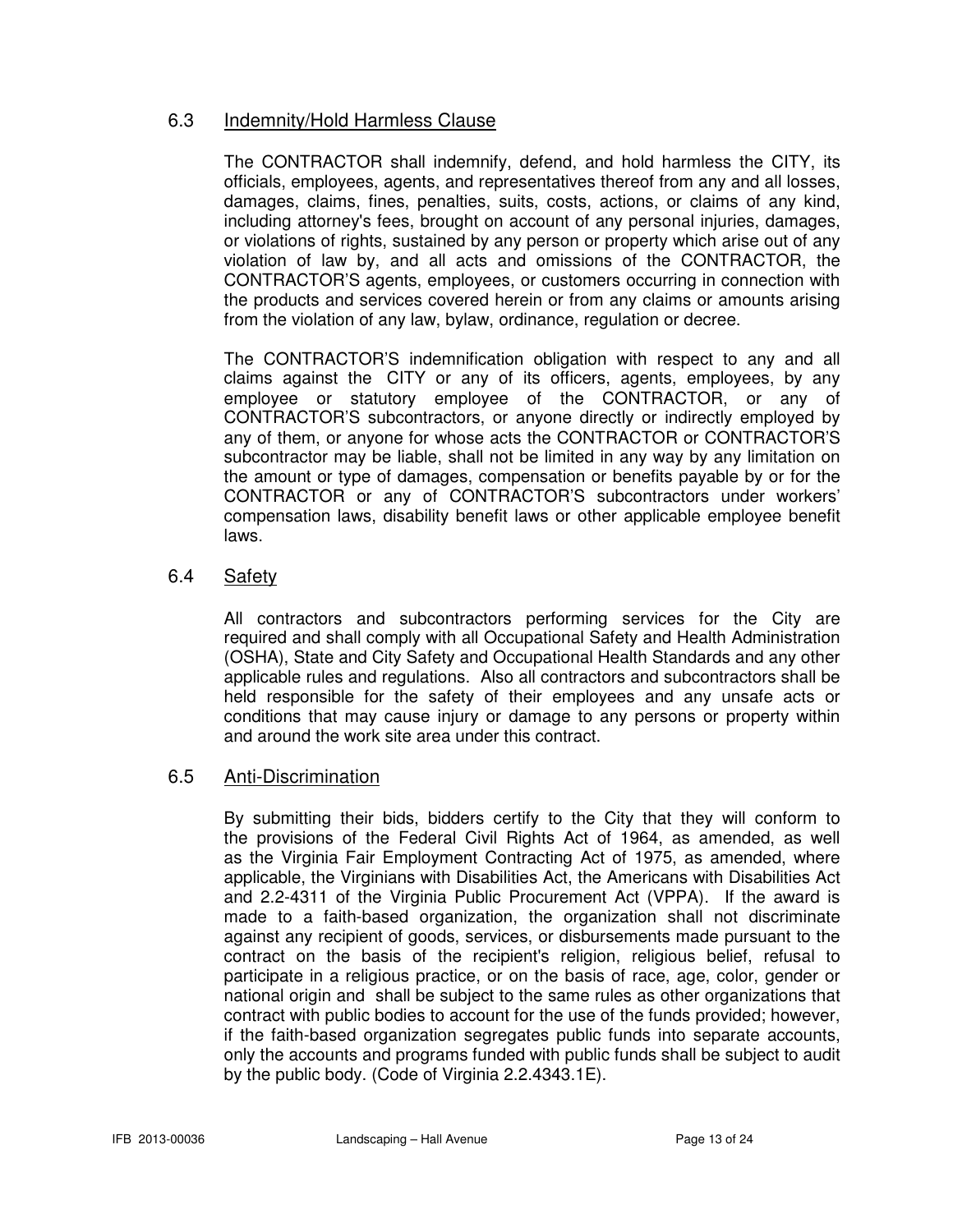Every contract over \$10,000 shall include the following provisions:

- 1. During the performance of this contract, the contractor agrees as follows:
	- a. The contractor will not discriminate against any employee or applicant for employment because of race, religion, color, sex, national origin, age, disability, service disabled veterans or any other basis prohibited by state law relating to discrimination in employment, except where there is a bona fide occupational qualification reasonably necessary to the normal operation of the contractor. The contractor agrees to post in conspicuous places, available to employees and applicants for employment, notices setting forth the provisions of this nondiscrimination clause.
	- b. The contractor, in all solicitations or advertisements for employees placed by or on behalf of the contractor, will state that such contractor is an equal opportunity employer.
	- c. Notices, advertisements and solicitations placed in accordance with federal law, rule or regulation shall be deemed sufficient for the purpose of meeting these requirements.
- 2. The contractor will include the provisions of No. 1 above in every subcontract or purchase order over \$10,000, so that the provisions will be binding upon each subcontractor or vendor.

## 6.6 Ethics In Public Contracting

By submitting a bid, the bidder certifies that their bid is made without collusion or fraud and that they have not offered or received any kickbacks or inducements from any other bidder, supplier, manufacturer or subcontractor in connection with their bid, and that they have not conferred on any public employee having official responsibility for this procurement transaction any payment, loan subscription, advance, deposit of money, services or anything of more than nominal value, present or promised, unless consideration of substantially equal or greater value was exchanged. (Code of Virginia 2.2.4367)

## 6.7 Compliance with Federal Immigration Law

Contractor does not, and shall not during the performance of the contract for goods and services in the Commonwealth of Virginia knowingly employ an unauthorized alien as defined in the Federal Immigration Reform and Control Act of 1986.

## 6.8 Debarment Status

By submitting a bid, bidders certify that they are not currently debarred by the Commonwealth of Virginia from submitting bids or proposals on contracts for the type of goods and/or services covered by this solicitation, nor are they an agent of any person or entity that is currently so debarred.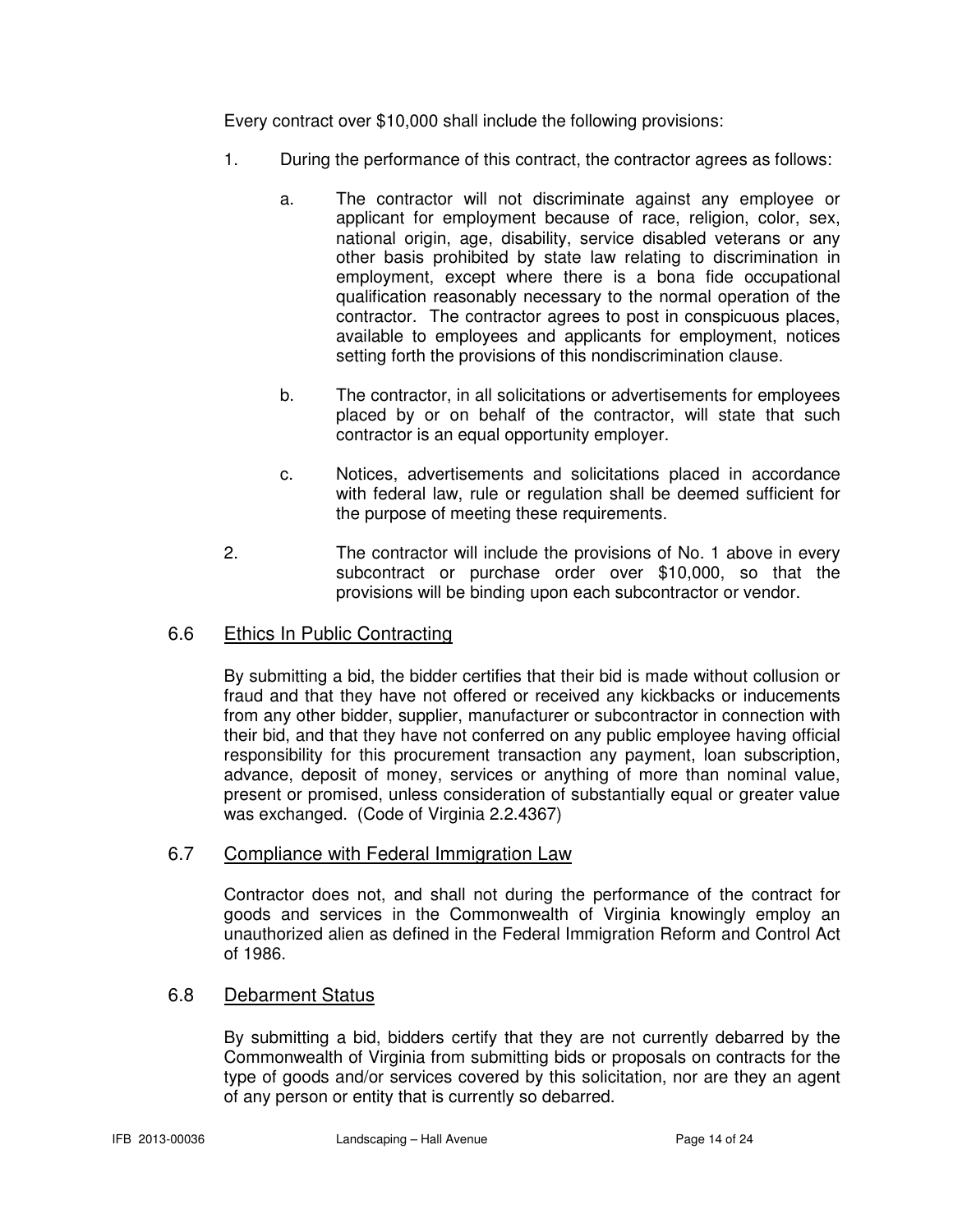## 6.9 Antitrust

By entering into a contract, the contractor conveys, sells, assigns, and transfers to the City of Suffolk all rights, title and interest in and to all causes of action it may now have or hereafter acquire under the antitrust laws of the United States and the Commonwealth of Virginia, relating to the particular goods or services purchased or acquired by the City of Suffolk under said contract.

## 6.10 Drug-Free Workplace

During the performance of this contract, the contractor agrees to (1) provide a drug-free workplace for the contractor's employees; (2) post in conspicuous place, available to employees and applicants for employment, a statement notifying employees that the unlawful manufacture, sale, distribution, dispensation, possession, or use of a controlled substance or marijuana is prohibited in the contractor's workplace and specifying the actions that will be taken against employees for violations of such prohibition; (3) state in all solicitation or advertisement for employees placed by or on behalf of the contractor that the contractor maintains a drug-free workplace; and (4) include the provisions of the foregoing clauses in every subcontract or purchase order of over \$10,000, so that the provisions will be binding upon each subcontractor or vendor.

For the purposes of this section, "drug-free workplace" means a site for the performance of work done in connection with a specific contract awarded to a contractor, the employees of whom are prohibited from engaging in the unlawful manufacture, sale, distribution, dispensation, possession or use of any controlled substance or marijuana during the performance of the contract.

## 6.11 Exemption from Taxes

The City is exempt from State Sales Tax and Federal Excise Tax. Tax Exemption Certificate indicating the City's tax exempt status will be furnished by the City of Suffolk.

## 6.12 Faith Based Organization

City of Suffolk does not discriminate against faith-based organizations.

## 6.13 Substitutions

NO substitutions or cancellations are permitted after award without written approval by the Purchasing Agent.

## 6.14 Method of Payment

Contractor shall submit invoices in duplicate for each delivery, such statement to include detailed breakdown of all charges, and shall be based on completion of tasks or deliverables.

Invoices shall be submitted to using departments.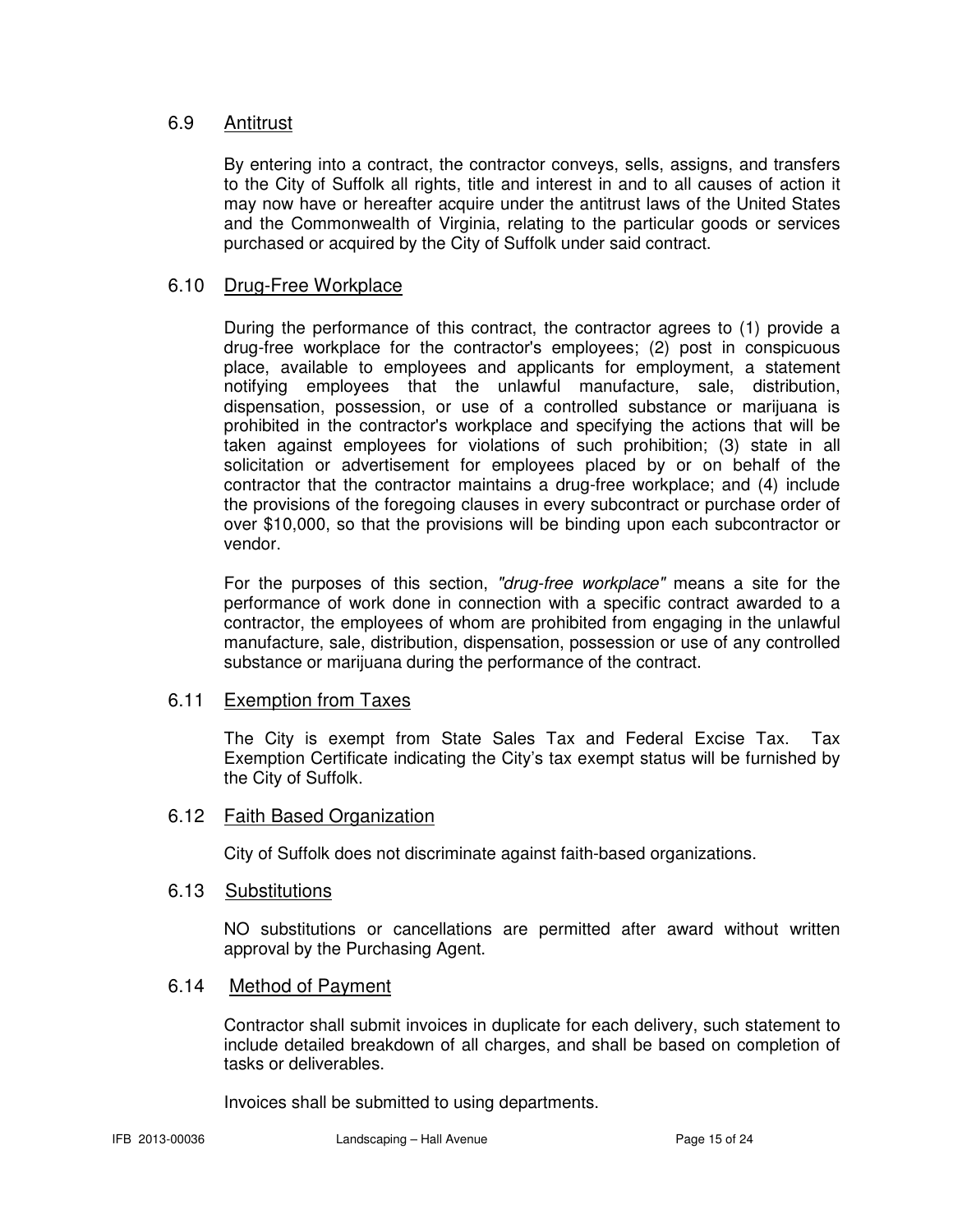Upon acceptance of work, the City will render payment within forty-five (45) days of receipt of invoice. Unless otherwise provided, interest on the payment shall not exceed the rate of one percent (1%) per month.

Individual contractors shall provide their social security numbers, and proprietorships, partnerships, and corporations shall provide their federal employer identification number on the pricing form.

## 6.15 Payments to Subcontractors

Within seven (7) days after receipt of monies paid by the City for work performed by a subcontractor under this contractor, the contractor shall either:

- a. Pay the subcontractor for the proportionate share of the total payment received from the City attributable to the work performed by the subcontractor under this contract; or
- b. Notify the City and subcontractor, in writing, of his intention to withhold all or a part of the subcontractor's payment and the reason for non-payment.

The contractor shall pay interest to the subcontractor on all amounts owed that remain unpaid beyond the seven (7) day period except for amounts withheld as allowed in item b above.

Payments to subcontractor(s) shall be made in accordance with §2.2-4354 of Code of Virginia (1950), as amended. Unless otherwise specified in this contract, interest shall accrue at the rate of one percent (1%) per month.

## 6.16 Assignment of Contract

This contract may not be assigned in whole or in part without the written consent of the Purchasing Agent.

## 6.17 Termination without Cause

 The City may at any time, and for any reason, terminate this Contract by written Notice to Contractor specifying the termination date, which shall be not less than thirty (30) days from the date such notice is mailed.

 Notice shall be given to Contractor by certified mail/return receipt requested at the address set forth in Contractor's Bid Proposal or as provided in this Contract.

 In the event of such termination, Contractor shall be paid such amount as shall compensate Contractor for the work satisfactorily completed, and accepted by the City, at the time of termination.

 If the City terminates this Contract, Contractor shall withdraw its personnel and equipment, cease performance of any further work under this Contract, and turn over to the City any work completed or in process for which payment has been made.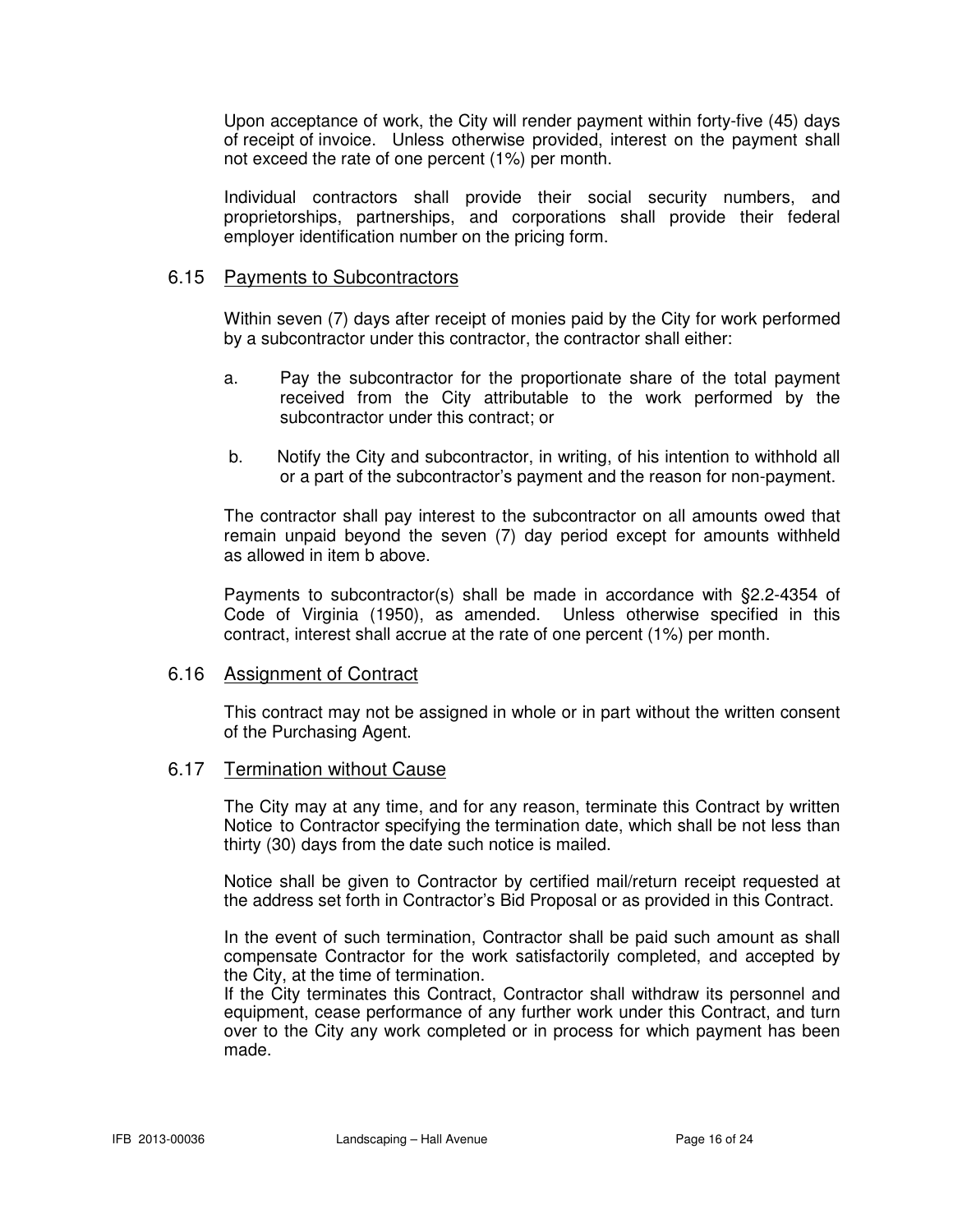## 6.18 Termination with Cause/Default/Cancellation

 In the event that Contractor shall for any reason or through any cause be in default of the terms of this Contract, the City may give Contractor written notice of such default by certified mail/return receipt requested at the address set forth in Contractor's Bid Proposal or as provided in this Contract.

 Unless otherwise provided, Contractor shall have ten (10) days from the date such notice is mailed in which to cure the default. Upon failure of Contractor to cure the default, the City may immediately cancel and terminate this Contract as of the mailing date of the default notice.

 Upon termination, Contractor shall withdraw its personnel and equipment, cease performance of any further work under the Contract, and turn over to the City any work in process for which payment has been made.

 In the event of violations of law, safety or health standards and regulations, this Contract may be immediately cancelled and terminated by the City and provisions herein with respect to opportunity to cure default shall not be applicable.

## 6.19 Non Appropriation – Availability of Funds

 It is understood and agreed between the parties hereto that the City shall be bound and obligated hereunder only to the extent that the funds shall have been appropriated and budgeted for the purpose of this Contract. In the event funds are not appropriated and budgeted in any fiscal year for payments due under this Contract, the City shall immediately notify Contractor of such occurrence and this Contract shall terminate on the last day of the fiscal year for which (an) appropriation(s) (was) were received without penalty or expense to the City of any kind whatsoever.

### 6.20 Severability

If any part, term, or provision of this agreement, shall be found by the Court to be legally invalid or unenforceable, then such provision or portion thereof, shall be performed in accordance with applicable laws. The invalidity or unenforceability of any provision or portion of any contract document shall not affect the validity of any other provision or portion of the contract document.

## 6.21 Responsibilty of Contractor

The Contractor shall, without additional costs or fee to the City, correct or revise any errors or deficiencies in his performance. Neither the City's review, approval or acceptance of, nor payment for any of the services required under this Contract shall be deemed a waiver of rights by the City, and the Contractor shall remain liable to the City for all costs which are incurred by the City as a result of the Contractor's negligent performance of any of the services furnished under this Agreement.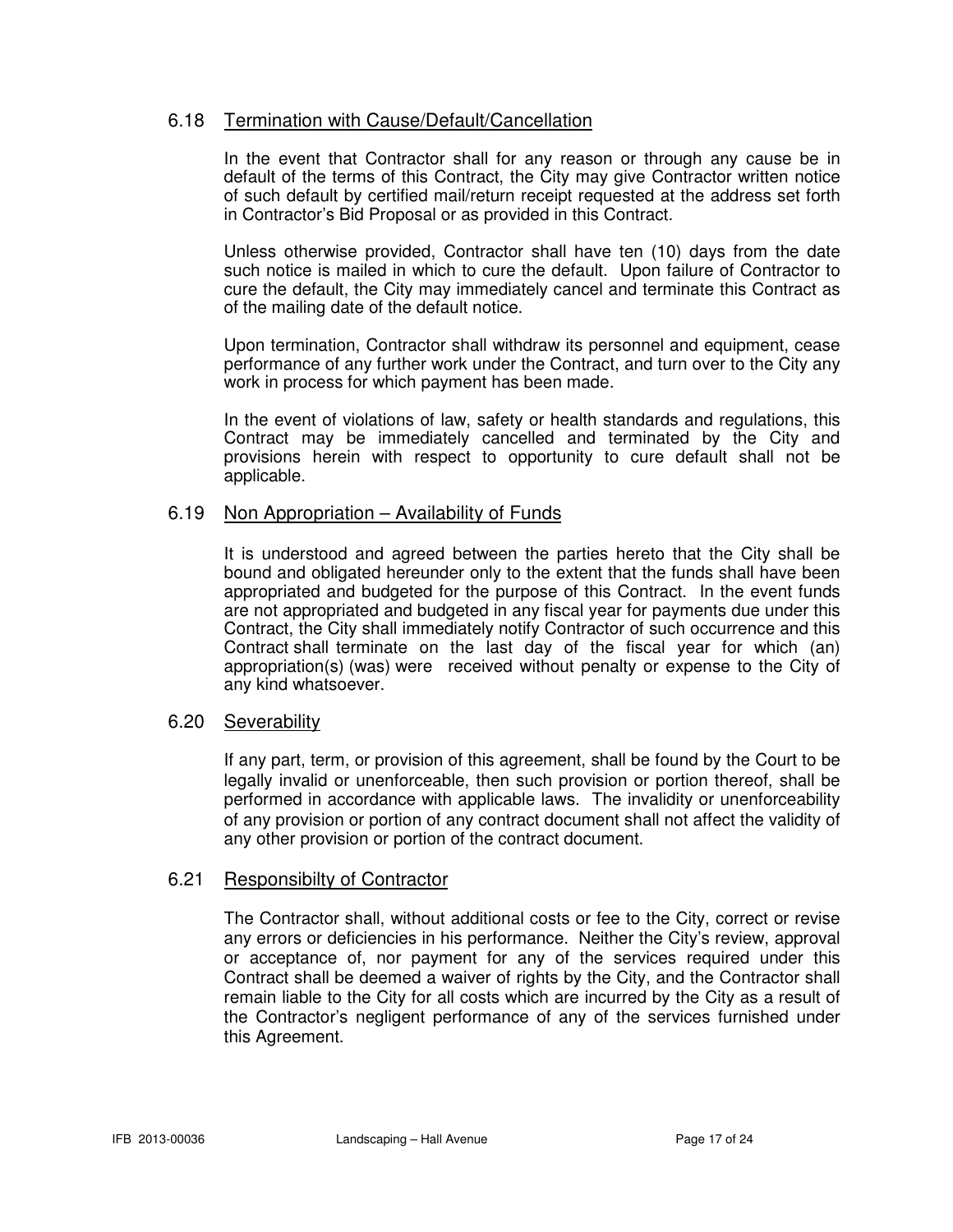## 6.22 Changes and Additions

It shall be the responsibility of the Contractor to notify the City, in writing, of any necessary modifications or additions in the Scope of this Contract. Compensation for changes or additions in the Scope of this Contract will be negotiated and approved by the City, in writing.

It is understood and agreed to by both the City and the Contractor that such modifications or additions to this Contract shall be made only by the full execution of the City's standard change order form. Furthermore, it is understood and agreed by both parties that any work done by the Contractor on such modification or addition to this Contract prior to the City's execution of its standard change order form shall be at the total risk of the Contractor and said work may not be compensated by the City.

## 6.23 Non-Assignment of Contract

 The successful offeror is prohibited from assigning, transferring, conveying, subletting, or otherwise disposing of this agreement or its rights, title or interest therein or its power to execute such agreement to any other person, company or corporation without the prior consent and approval in writing by the City.

## 6.24 Controlling Law; Venue, Pending/During Litigation

 This CONTRACT shall be governed by the applicable laws of the Commonwealth of Virginia without regard to its conflict of law rules. In the event of litigation concerning this CONTRACT, the parties agree to the exclusive jurisdiction and venue of the appropriate state court for the City of Suffolk, Virginia; however, in the event that the federal court has jurisdiction over the matter, then the parties agree to the exclusive jurisdiction and venue of the U.S. District Court for the Eastern District of Virginia, Norfolk Division.

 The CONTRACTOR shall not cause a delay in services because of pending litigation or during litigation proceedings, except with the express, written consent of the CITY or by written instruction/order from the Court.

## 6.25 Compliance with State Law; Foreign and Domestic Business authorized to Transact Business in the Commonwealth (VPPA §2.2 – 4311.2)

 A bidder or offeror organized or authorized to transact business in the Commonwealth pursuant to Title 13.1 or Title 50 is to include in its bid or proposal the identification number issued to it by the State Corporation Commission. Any bidder or offeror that is not required to be authorized to transact business in the Commonwealth as a foreign business entity under Title 13.1 or Title 50 or as otherwise required by law shall include in its bid or proposal a statement describing why the bidder or offeror is not required to be so authorized. A public body may void any contract with a business if the business fails to remain in compliance with the provisions of this section.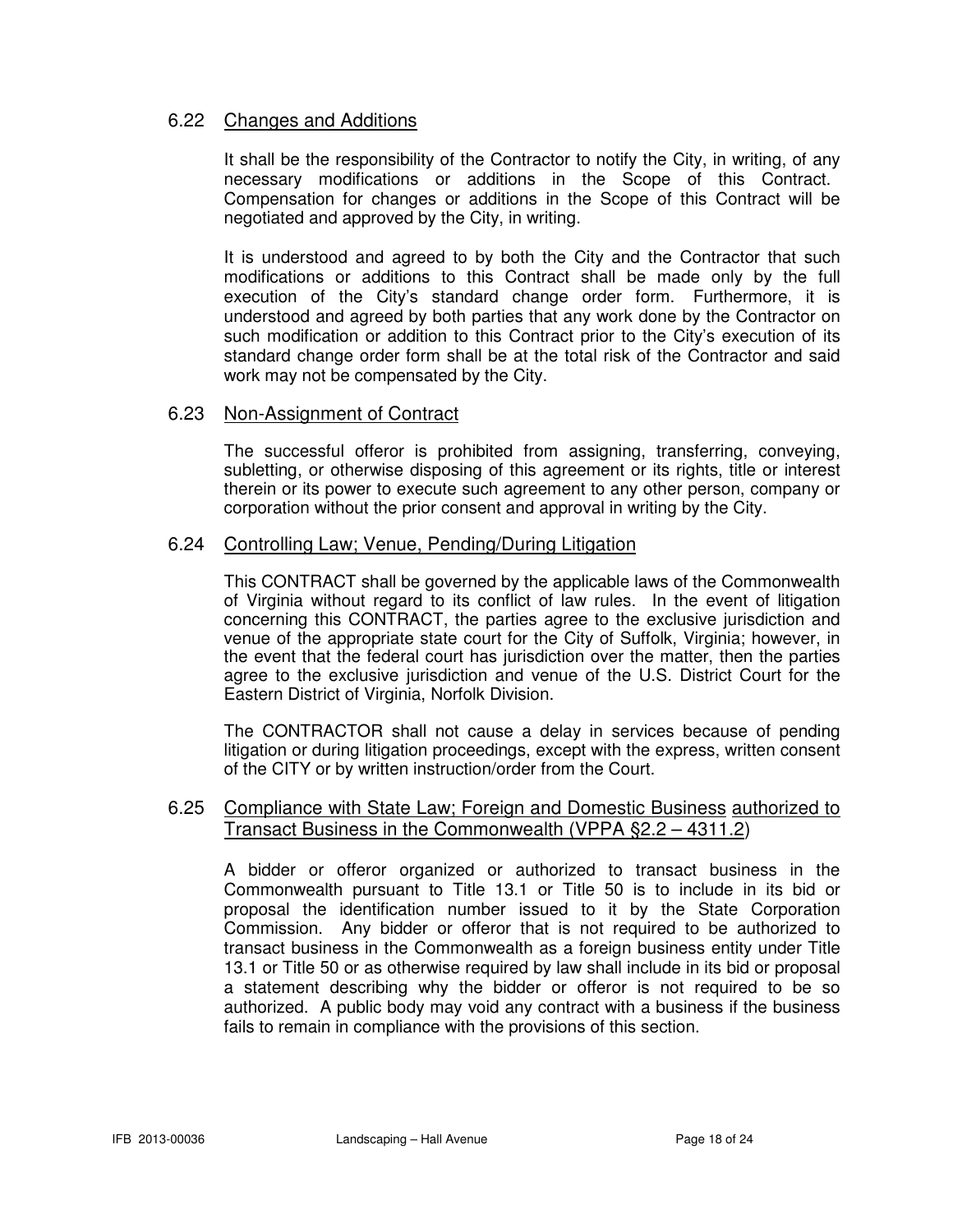## 6.26 Waiver

 The failure by one party to require performance of any provision of this contract shall not affect that party's right to require performance at any time thereafter, nor shall a waiver of any breach or default of the contract constitute a waiver of any subsequent breach or default or a waiver of the provision itself.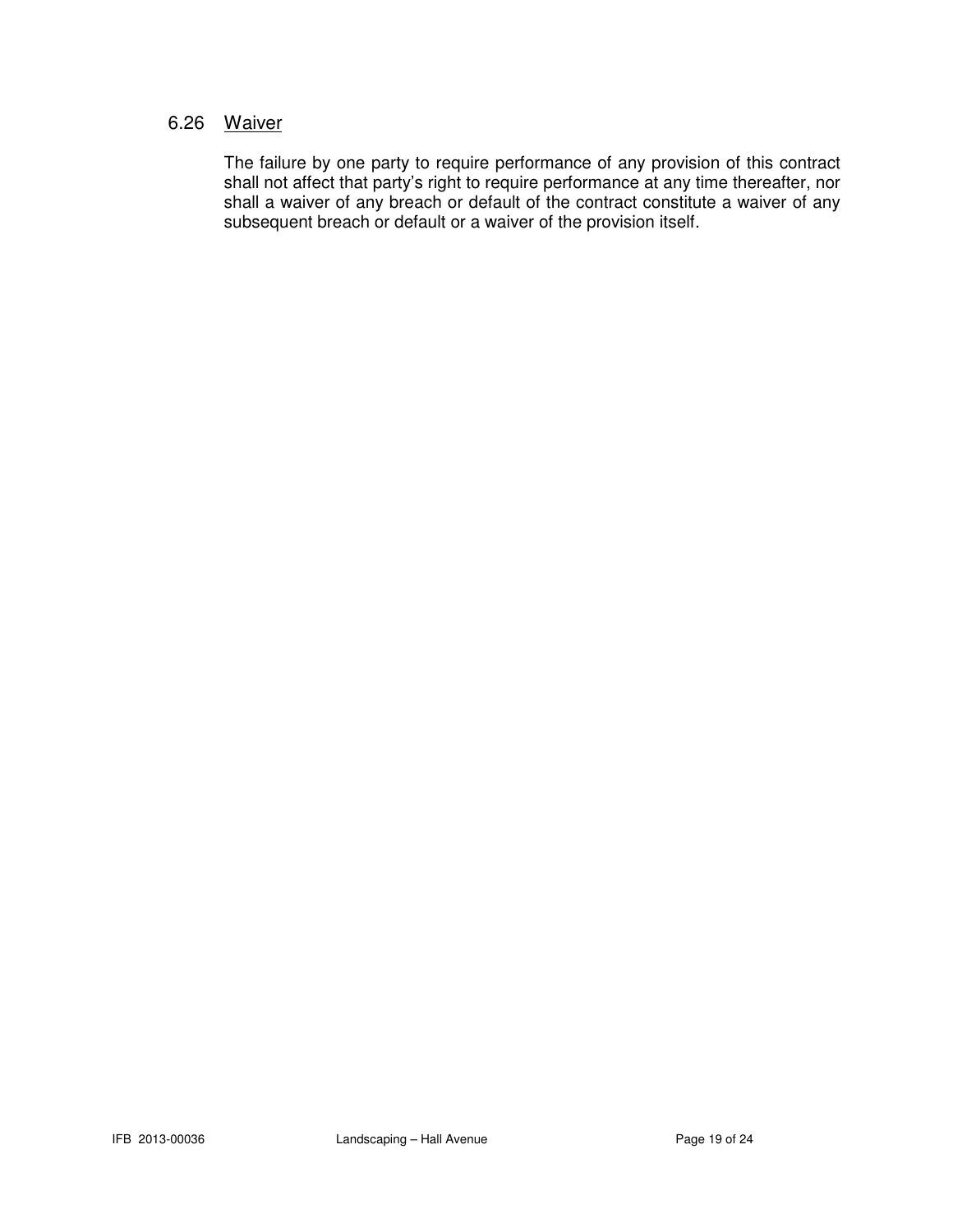# BID FORM

| TO: | <b>Purchasing Division</b><br>441 Market Street, Room 105 | BID:          | Landscaping - Hall Avenue           |
|-----|-----------------------------------------------------------|---------------|-------------------------------------|
|     | Suffolk, VA 23434                                         | DUE:<br>TIME: | November 9, 2012<br>3:00 p.m. Local |

\_\_\_\_\_\_\_\_\_\_\_\_\_\_\_\_\_\_\_\_\_\_\_\_\_(Company) quotes firm price(s) below, exclusive of all taxes, to furnish all labor, materials, equipment, transportation, licenses, permits, and fees required to the provide landscaping services along Hall Avenue in accordance with all specifications, terms, conditions, and drawings herein.

It is the intent of the City to award the bid in total for Phase I and Phase II, including three-year maintenance program. Should total costs exceed that budgeted for the project, the City reserves the right to negotiate price with the successful bidder or delete the second phase of the project.

| <b>Description</b>                          | <b>Total</b>                                                                                                                                                                                                                                                                                                                                                        |  |  |
|---------------------------------------------|---------------------------------------------------------------------------------------------------------------------------------------------------------------------------------------------------------------------------------------------------------------------------------------------------------------------------------------------------------------------|--|--|
|                                             |                                                                                                                                                                                                                                                                                                                                                                     |  |  |
| Landscaping of Hall Avenue (Phase I)        | $\frac{1}{2}$                                                                                                                                                                                                                                                                                                                                                       |  |  |
| Maintenance - Year 1                        | $\begin{picture}(20,10) \put(0,0){\vector(1,0){100}} \put(15,0){\vector(1,0){100}} \put(15,0){\vector(1,0){100}} \put(15,0){\vector(1,0){100}} \put(15,0){\vector(1,0){100}} \put(15,0){\vector(1,0){100}} \put(15,0){\vector(1,0){100}} \put(15,0){\vector(1,0){100}} \put(15,0){\vector(1,0){100}} \put(15,0){\vector(1,0){100}} \put(15,0){\vector(1,0){100}} \$ |  |  |
| Maintenance - Year 2                        | $\begin{picture}(20,10) \put(0,0){\vector(1,0){100}} \put(15,0){\vector(1,0){100}} \put(15,0){\vector(1,0){100}} \put(15,0){\vector(1,0){100}} \put(15,0){\vector(1,0){100}} \put(15,0){\vector(1,0){100}} \put(15,0){\vector(1,0){100}} \put(15,0){\vector(1,0){100}} \put(15,0){\vector(1,0){100}} \put(15,0){\vector(1,0){100}} \put(15,0){\vector(1,0){100}} \$ |  |  |
| Maintenance - Year 3                        | $\frac{1}{2}$                                                                                                                                                                                                                                                                                                                                                       |  |  |
| <b>TOTAL:</b>                               | $\frac{1}{2}$                                                                                                                                                                                                                                                                                                                                                       |  |  |
|                                             |                                                                                                                                                                                                                                                                                                                                                                     |  |  |
|                                             |                                                                                                                                                                                                                                                                                                                                                                     |  |  |
| Maintenance - Year 1                        | $\frac{1}{2}$                                                                                                                                                                                                                                                                                                                                                       |  |  |
| Maintenance - Year 2                        | \$                                                                                                                                                                                                                                                                                                                                                                  |  |  |
| Maintenance - Year 3                        | \$                                                                                                                                                                                                                                                                                                                                                                  |  |  |
| <b>TOTAL:</b><br>\$                         |                                                                                                                                                                                                                                                                                                                                                                     |  |  |
| <b>GRAND TOTAL - PHASE I &amp; II</b><br>\$ |                                                                                                                                                                                                                                                                                                                                                                     |  |  |
|                                             | Landscaping of Hall Avenue (Phase II) \$                                                                                                                                                                                                                                                                                                                            |  |  |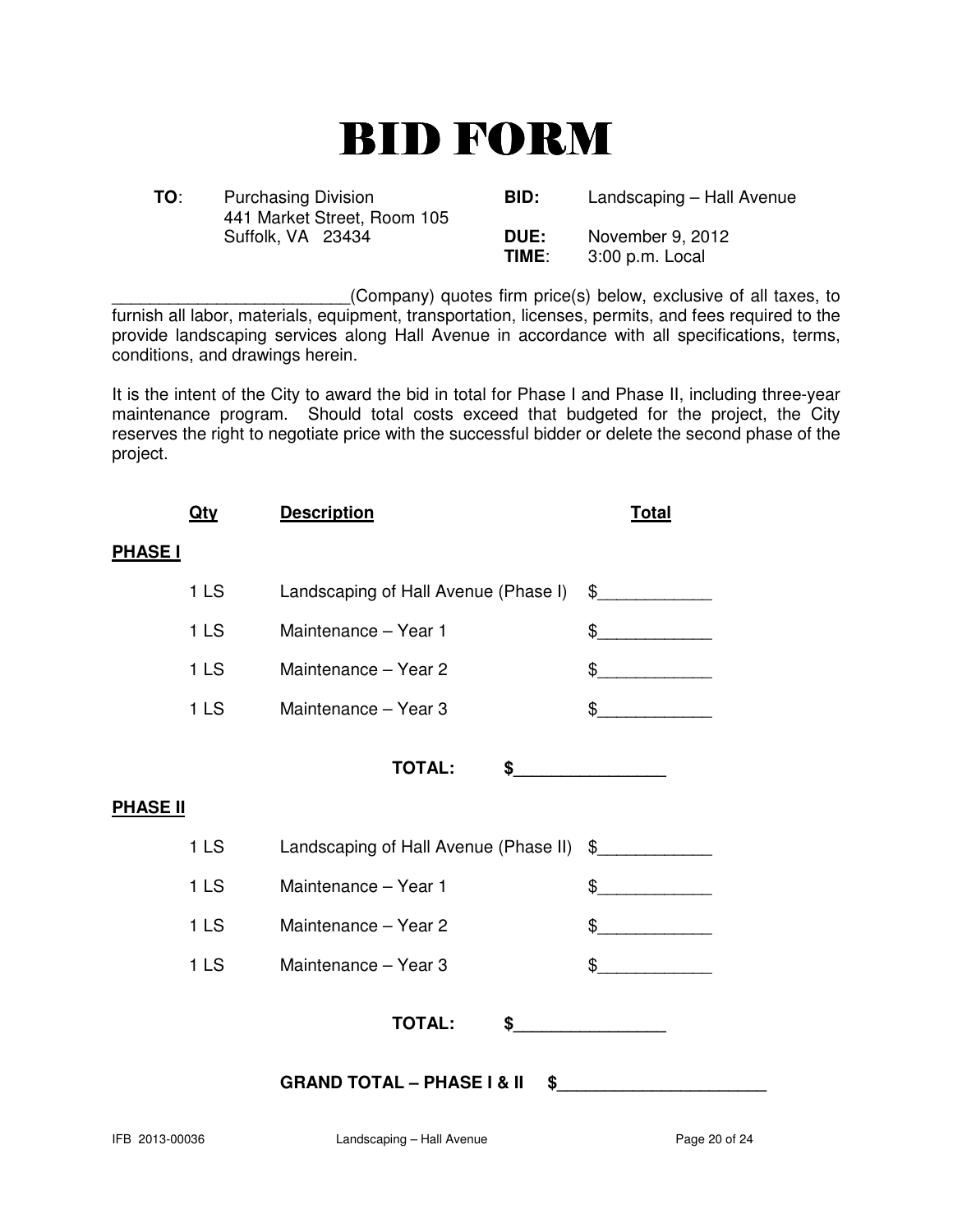| <b>OPTION:</b>                                                                                                                                                                                        |                           |   |      |
|-------------------------------------------------------------------------------------------------------------------------------------------------------------------------------------------------------|---------------------------|---|------|
| If, in the opinion of the City, additional trees/shrubs are needed to complete the project, the<br>Contractor agrees to furnish and install additional trees/shrubs as the following prices per each: |                           |   |      |
|                                                                                                                                                                                                       | Seedless Sweet Gum        |   | each |
|                                                                                                                                                                                                       | Willow Oak                | S | each |
|                                                                                                                                                                                                       | Nellie R. Stevens Holly   |   | each |
|                                                                                                                                                                                                       | Indian Princess Hawthorns |   | each |
|                                                                                                                                                                                                       |                           |   |      |

Work shall begin within \_\_\_\_\_\_ days of receipt of Purchase Order; barring inclement weather, work will be completed within \_\_\_\_\_\_\_days of beginning work. (Ability to perform the work in **the time allotted may be a factor in the award.)** 

## **REFERENCES**

Indicate below a listing of at least three (3) recent references for whom you have provided similar services. Include the date that services were furnished and the name, address, and phone number of the person we have your permission to contact.

| <b>Client/Address</b> | <b>Date</b> | <b>Contact Person</b> | Phone No. |
|-----------------------|-------------|-----------------------|-----------|
| 1)                    |             |                       |           |
| 2)                    |             |                       |           |
| 3)                    |             |                       |           |

**Bidder has included the following with his BID FORM (please check** √ **):** 

"Anticollusion/Nondiscrimination/Drug Free Workplace" clause Proof of Authority to Transact Business in Virginia form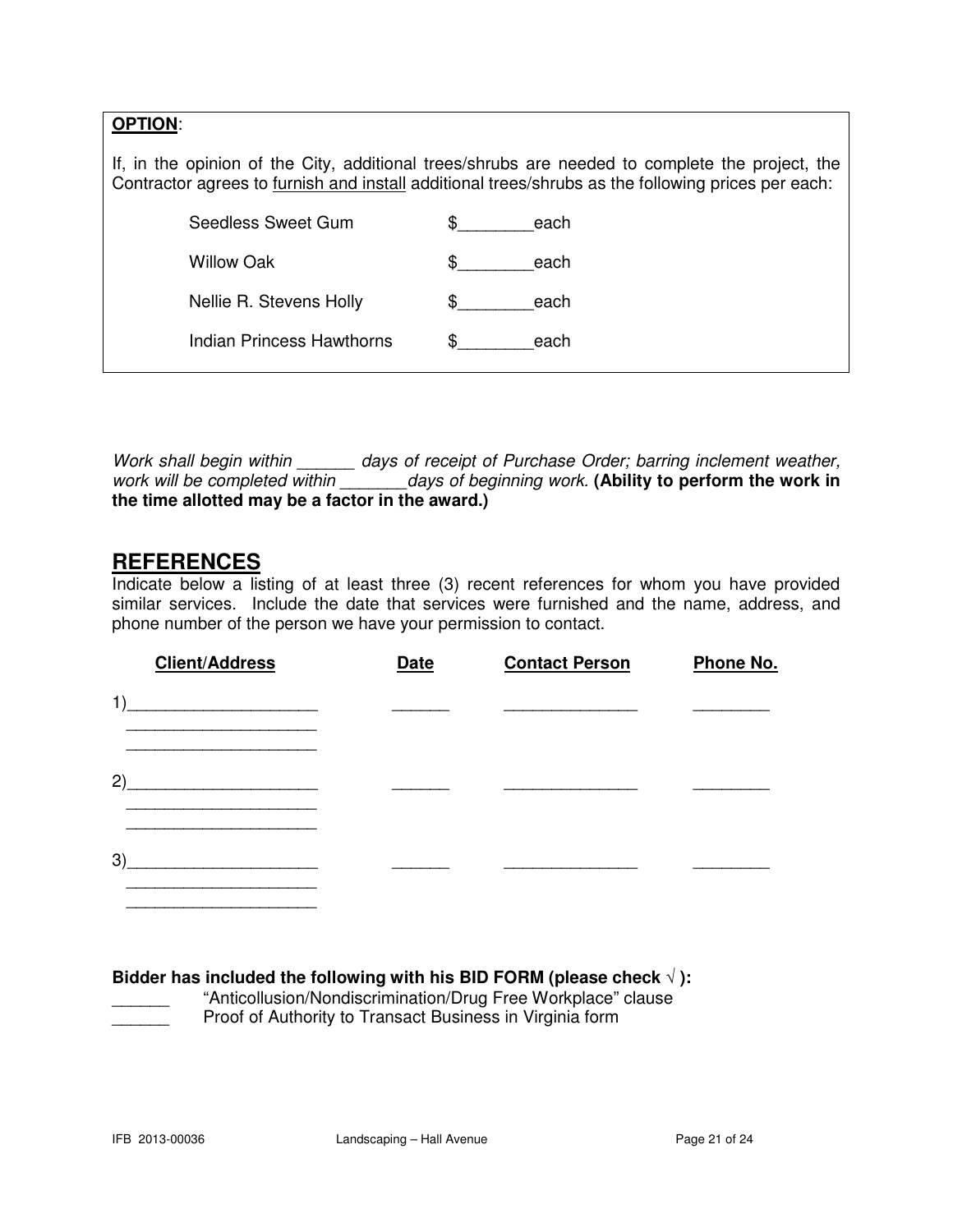Payment Terms/Discounts \_\_\_\_\_\_\_\_\_\_\_\_\_\_\_\_\_\_\_\_\_\_\_(Suffolk's normal payment schedule: items accepted and invoiced by 10th of month will be paid month end. Cash discounts offered for less than 30 Days from receipt of proper invoice will not be considered in award.)

| <b>Company Name</b>                                       |                                                                                                       |
|-----------------------------------------------------------|-------------------------------------------------------------------------------------------------------|
| <b>Address</b>                                            |                                                                                                       |
|                                                           |                                                                                                       |
| <b>Person Quoting</b>                                     | Title                                                                                                 |
| Telephone No.<br><u> 1989 - Johann Barbara, martxa al</u> | Fax 2008 2009 2010 2021 2022 2023 2024 2025 2026 2021 2022 2023 2024 2025 2026 2027 2028 2021 2022 20 |
| Email Address: ___________________                        | Cell Phone #                                                                                          |

Social Security Number or FIN Number

I certify that this bid is made without prior understanding, agreement, or connection with any corporation, firm, or person submitting a bid for the same equipment/materials/ service and is in all respects fair and without collusion or fraud. I understand that collusive bidding is a violation of State and Federal law and can result in fines, prison sentences and civil damage awards. I agree to abide by all conditions of this bid and certify that I am authorized to sign this bid for the bidder.

I certify by my signature below that I have received the documents associated with this bid and understand that the review for completeness of these bid documents and the understanding and comprehension of the bid specifications is solely my responsibility; based on this, by my signature below I waive all rights to further claims against the City of Suffolk that the document were incomplete or not understandable.

I certify that the bidder represented herein is eligible to bid with respect to all applicable sections of State and Local Government Conflict of Interest Act, Code of Virginia, Section 2.1-639.1 et. seq.

**Signature Date 2018 Contract 2018 Contract 2018 Contract 2018 Contract 2018 Contract 2018 Contract 2018 Contract 2018 Contract 2018 Contract 2018 Contract 2018 Contract 2018 Contract 2018 Contract 2018 Contract 2018 Contr** 

(Person signing bid should show title or authority to bind the firm in a contract.)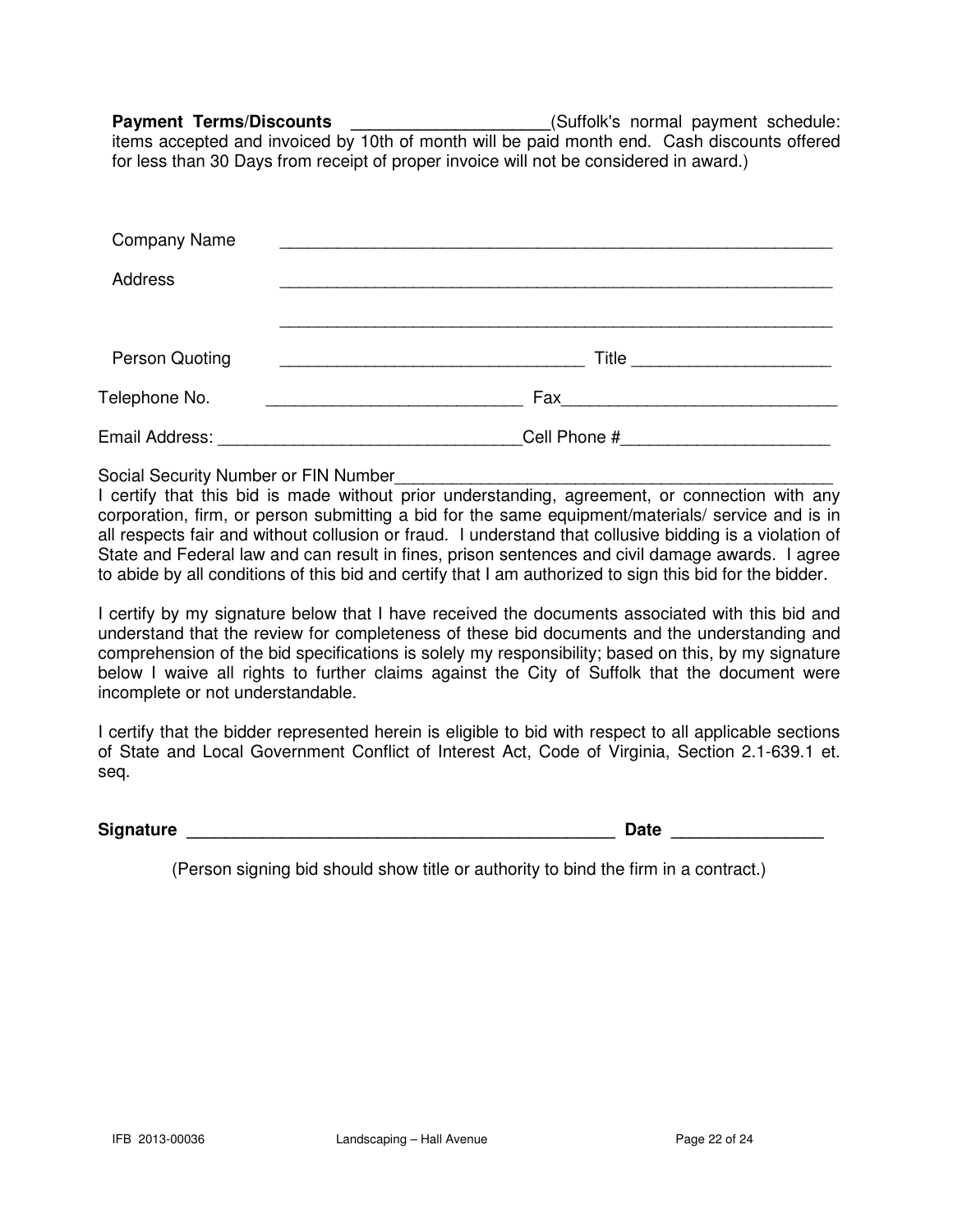#### **ANTICOLLUSION/NONDISCRIMINATION/DRUG FREE WORKPLACE CLAUSES**

#### **ANTICOLLUSION CLAUSE:**

IN THE PREPARATION AND SUBMISSION OF THIS BID, SAID BIDDER DID NOT EITHER DIRECTLY OR INDIRECTLY ENTER INTO ANY COMBINATION OR ARRANGEMENT WITH ANY PERSON, FIRM OR CORPORATION, OR ENTER INTO ANY AGREEMENT, PARTICIPATE IN ANY COLLUSION, OR OTHERWISE TAKE ANY ACTION IN THE RESTRAINT OF FREE, COMPETITIVE BIDDING IN VIOLATION OF THE SHERMAN ACT (15 U.S.C. SECTION 1), SECTIONS 59.1-9.1 THROUGH 59.1- 9.17 OR SECTIONS 59.1-68.6 THROUGH 59.1-68.8 OF THE CODE OF VIRGINIA.

THE UNDERSIGNED BIDDER HEREBY CERTIFIES THAT THIS AGREEMENT, OR ANY CLAIMS RESULTING THEREFROM, IS NOT THE RESULT OF, OR AFFECTED BY, ANY ACT OF COLLUSION WITH, OR ANY ACT OF, ANOTHER PERSON OR PERSONS, FIRM OR CORPORATION ENGAGED IN THE SAME LINE OF BUSINESS OR COMMERCE; AND, THAT NO PERSON ACTING FOR, OR EMPLOYED BY, THE CITY OF SUFFOLK HAS AN INTEREST IN, OR IS CONCERNED WITH, THIS BID; AND, THAT NO PERSON OR PERSONS, FIRM OR CORPORATION OTHER THAN THE UNDERSIGNED, HAVE, OR ARE, INTERESTED IN THIS BID.

#### **DRUG-FREE WORKPLACE:**

DURING THE PERFORMANCE OF THIS CONTRACT, THE CONTRACTOR AGREES TO (I) PROVIDE A DRUG-FREE WORKPLACE FOR THE CONTRACTOR'S EMPLOYEES; (II) POST IN CONSPICUOUS PLACES, AVAILABLE TO EMPLOYEES AND APPLICANTS FOR EMPLOYMENT, A STATEMENT NOTIFYING EMPLOYEES THAT THE UNLAWFUL MANUFACTURE, SALE, DISTRIBUTION, DISPENSATION, POSSESSION, OR USE OF A CONTROLLED SUBSTANCE OR MARIJUANA IS PROHIBITED IN THE CONTRACTOR'S WORKPLACE AND SPECIFYING THE ACTIONS THAT WILL BE TAKEN AGAINST EMPLOYEES FOR VIOLATIONS OF SUCH PROHIBITION; (III) STATE IN ALL SOLICITATIONS OR ADVERTISEMENTS FOR EMPLOYEES PLACED BY OR ON BEHALF OF THE CONTRACTOR THAT THE CONTRACTOR MAINTAINS A DRUG-FREE WORKPLACE; AND (IV) INCLUDE THE PROVISIONS OF THE FOREGOING SECTIONS I, II, AND III IN EVERY SUBCONTRACT OR PURCHASE ORDER OF OVER \$10,000, SO THAT THE PROVISIONS WILL BE BINDING UPON EACH SUBCONTRACTOR OR VENDOR.

FOR THE PURPOSE OF THIS SECTION, "DRUG-FREE WORKPLACE" MEANS A SITE FOR THE PERFORMANCE OR WORK DONE IN CONNECTION WITH A SPECIFIC CONTRACT AWARDED TO A CONTRACTOR IN ACCORDANCE WITH THIS CHAPTER, THE EMPLOYEES OF WHOM ARE PROHIBITED FROM ENGAGING IN THE UNLAWFUL MANUFACTURE, SALE, DISTRIBUTION, DISPENSATION, POSSESSION OR USE OF ANY CONTROLLED SUBSTANCE OR MARIJUANA DURING THE PERFORMANCE OF THE CONTRACT.

#### **NONDISCRIMINATION CLAUSE:**

- 1. EMPLOYMENT DISCRIMINATION BY BIDDER SHALL BE PROHIBITED.
- 2. DURING THE PERFORMANCE OF THIS CONTRACT, THE SUCCESSFUL BIDDER SHALL AGREE AS FOLLOWS:
- A. THE BIDDER, WILL NOT DISCRIMINATE AGAINST ANY EMPLOYEE OR APPLICANT FOR EMPLOYMENT BECAUSE OF RACE, RELIGION, COLOR, SEX, NATIONAL ORIGIN, AGE, DISABILITY, OR ANY OTHER BASIS PROHIBITED BY STATE LAW RELATING TO DISCRIMINATION IN EMPLOYMENT, EXCEPT WHERE THERE IS A BONA FIDE OCCUPATIONAL QUALIFICATION/CONSIDERATION REASONABLY NECESSARY TO THE NORMAL OPERATION OF THE BIDDER. THE BIDDER AGREES TO POST IN CONSPICUOUS PLACES, AVAILABLE TO EMPLOYEES AND APPLICANTS FOR EMPLOYMENT, NOTICES SETTING FORTH THE PROVISIONS OF THIS NONDISCRIMINATION CLAUSE.
	- B. THE BIDDER, IN ALL SOLICITATIONS OR ADVERTISEMENTS FOR EMPLOYEES PLACED ON BEHALF OF THE BIDDER, WILL STATE THAT SUCH BIDDER IS AN EQUAL OPPORTUNITY EMPLOYER.
	- **C.** NOTICES, ADVERTISEMENTS, AND SOLICITATIONS PLACED IN ACCORDANCE WITH FEDERAL LAW, RULE OR REGULATION SHALL BE DEEMED SUFFICIENT FOR THE PURPOSE OF MEETING THE REQUIREMENTS OF THIS SECTION.
	- D. BIDDER WILL INCLUDE THE PROVISIONS OF THE FOREGOING SECTIONS A, B, AND C IN EVERY SUBCONTRACT OR PURCHASE ORDER OF OVER \$10,000, SO THAT THE PROVISIONS WILL BE BINDING UPON EACH SUBCONTRACTOR OR VENDOR.

| Name and Address of Bidder:                                                                                                          | Date:                                                                                   |
|--------------------------------------------------------------------------------------------------------------------------------------|-----------------------------------------------------------------------------------------|
|                                                                                                                                      | By:                                                                                     |
|                                                                                                                                      | Signature In Ink                                                                        |
|                                                                                                                                      |                                                                                         |
|                                                                                                                                      | <b>Printed Name</b>                                                                     |
| Telephone Number: (                                                                                                                  |                                                                                         |
| Fax Phone Number: (                                                                                                                  | Title                                                                                   |
| FIN/SSN#:                                                                                                                            |                                                                                         |
| Is your firm a "minority" business? Yes No<br>African American Hispanic American<br>American Indian Eskimo<br>Other; Please Explain: | If yes, please indicate the "minority" classification below:<br>Asian American<br>Aleut |
| Is your firm Woman Owned?<br>Yes<br>No                                                                                               | Is your firm a Small Business? Yes<br>No                                                |